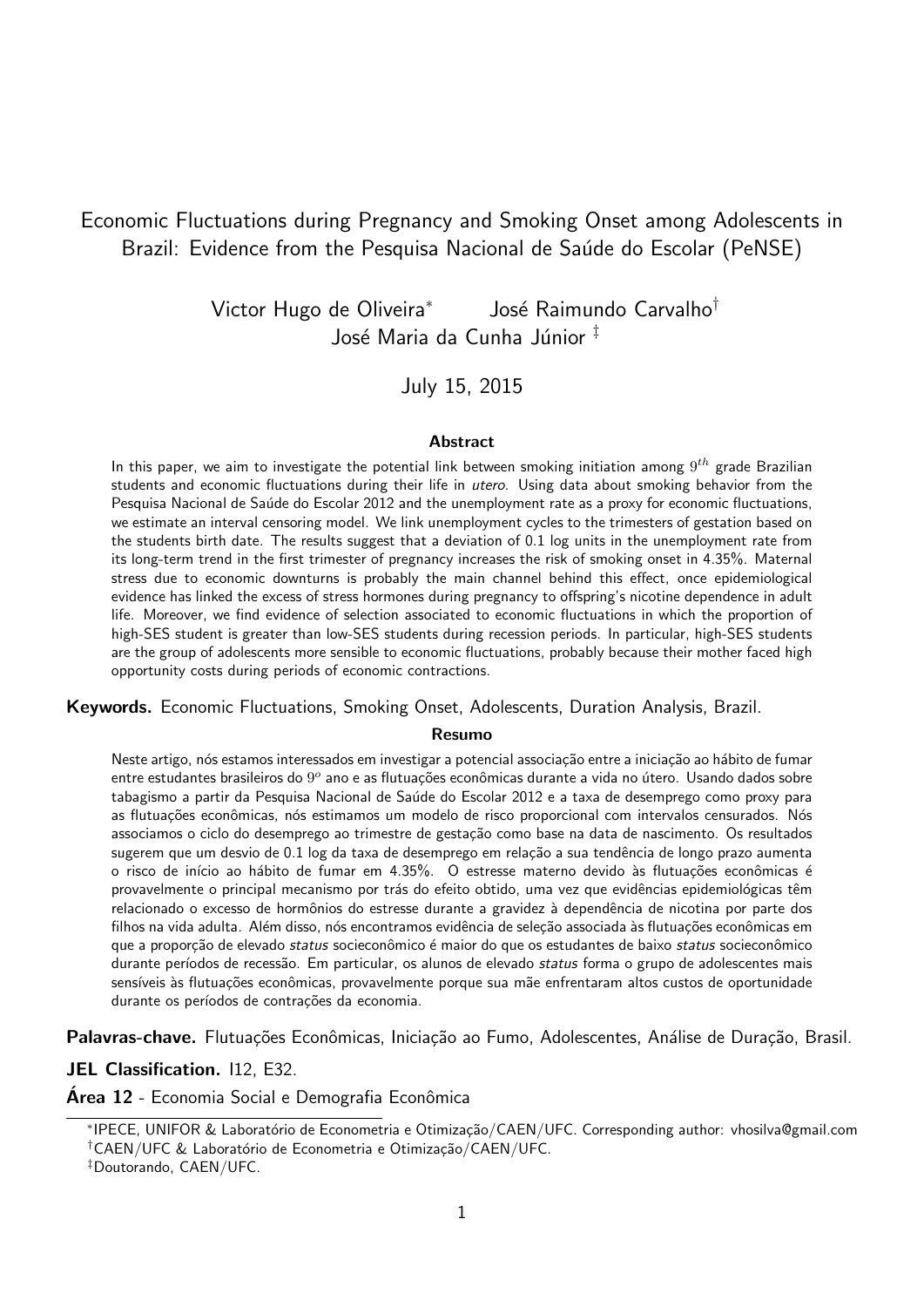## <span id="page-1-3"></span>1 Introduction

The first experience of teenagers with cigarette or tobacco products is an important event that may trigger individual's smoking behavior [\(Azagba et al. 2015\)](#page-15-0). Many experimenters may never become addicted to nicotine, but, for some, the first few cigarettes are enough to make them more vulnerable to addiction [\(Pomerleau 1995;](#page-17-0) [Pomerleau et al. 1999\)](#page-17-1).

The medical literature has shown that individuals who start smoking early in life are more likely to smoke intensively, to be addicted to nicotine and, consequently, to have difficulties of quitting during adulthood [\(Everett et al. 1999;](#page-16-0) [Fernandez et al. 1999;](#page-16-1) [Hu et al. 2006;](#page-17-2) [Wilkinson et al. 2007;](#page-18-0) [Reidpath](#page-17-3) [et al. 2013;](#page-17-3) [Reidpath et al. 2014;](#page-18-1) [Hwang and Park 2014\)](#page-17-4). Moreover, they are more willing to consume alcohol and hard drugs, prompting them to be associated to a variety of behavioral problems including: low academic performance, delinquency and violence, early pregnancy and parenthood [\(Ellickson et al. 2001\)](#page-16-2). All these evidences support that adolescents are a critical demographic group for preventive policies, in addition to the fact that most adults smokers started smoking before age of 18 [\(Khuder et al. 1999;](#page-17-5) [Wilkinson et al. 2007\)](#page-18-0).

The economic analyses have also been interested in studying smoking onset, especially issues surrounding the determination of policy variables that may contribute to reduce cigarette demand among adolescents.<sup>[1](#page-1-0)</sup> Several empirical studies have been devoted to analyse the impact of cigarette taxes or prices on aggregate cigarette consumption or individual cigarette demand among teenagers [\(DeCicca et al. 2002;](#page-16-3) [Carpenter and Cook 2008;](#page-15-1) [DeCicca et al. 2008;](#page-16-4) [Nonnemaker and Farrelly 2011;](#page-17-6) [Lillard et al. 2013\)](#page-17-7). The idea is that increases in the health or direct money costs of smoking lead to declines in smoking propensities [\(Heckman et al. 2008\)](#page-17-8).<sup>[2](#page-1-1)</sup> Parental influence, risk preference, peer influences and access are also important predictors of smoking behavior that attracted attention from economists [\(Chaloupka 1991;](#page-15-2)[Becker et al.](#page-15-3) [1994\)](#page-15-3).

Nevertheless, it is possible that smoking initiation be linked to economic downturns during pregnancy. In this paper, we investigate whether economic fluctuations proxied by the unemployment rate during the gestational period affect the risk of smoking initiation among Brazilian adolescents. The literature shows that unemployment produces negative consequences for individual's health and mental health, where an unemployed person is more likely to exhibit mixed symptoms of distress, depression, anxiety, psychosomatic symptoms, subjective well-being, and self esteem [\(Paul and Moser 2009\)](#page-17-9).<sup>[3](#page-1-2)</sup>

[Bozzoli and Quintana-Domeque](#page-15-4) [\(2014\)](#page-15-4) show that pregnant women and her fetus form a demographic group highly vulnerable to economic shocks. The study provides evidence that the 2001 Argentinian economic crisis affected negatively child health at birth through maternal stress and nutritional deprivation. Children exposed to the crisis in the first and third trimesters presented low birth weight, but the effects were heterogeneous. While children of high-SES mothers were only affected in the first trimester with lower effects, children of low-SES mothers were affected in both first and third trimester with larger coefficients. Other studies have explored the stress channel as the main (biological) mechanism of the

<span id="page-1-0"></span> $1$ Smoking generates social costs such as direct medical costs due to spending on prevention, diagnosis, and treatment of smoking-related diseases, and indirect morbidity and mortality costs associated to lost (future) earnings due to a low work capacity of smokers or due to premature smoking-related deaths [\(Chaloupka and Warner 2000\)](#page-15-5).

<span id="page-1-1"></span><sup>&</sup>lt;sup>2</sup>However, younger adolescents may not be price sensitive because, in early stages of smoking, they are more likely to obtain cigarettes from other sources (e.g. from friends) rather than purchasing them (Emery et al., 2001).

<span id="page-1-2"></span><sup>3</sup>Moreover, unemployment may cause mental health problem not only to individual who lose the job, but also it affects the mental health of the spouse [\(Marcus 2013;](#page-17-10)[Mendolia 2014\)](#page-17-11). In the recent Greek economic crises, women were more negatively affected by unemployment in relation to their health and mental health statuses than men [\(Drydakis 2015\)](#page-16-5).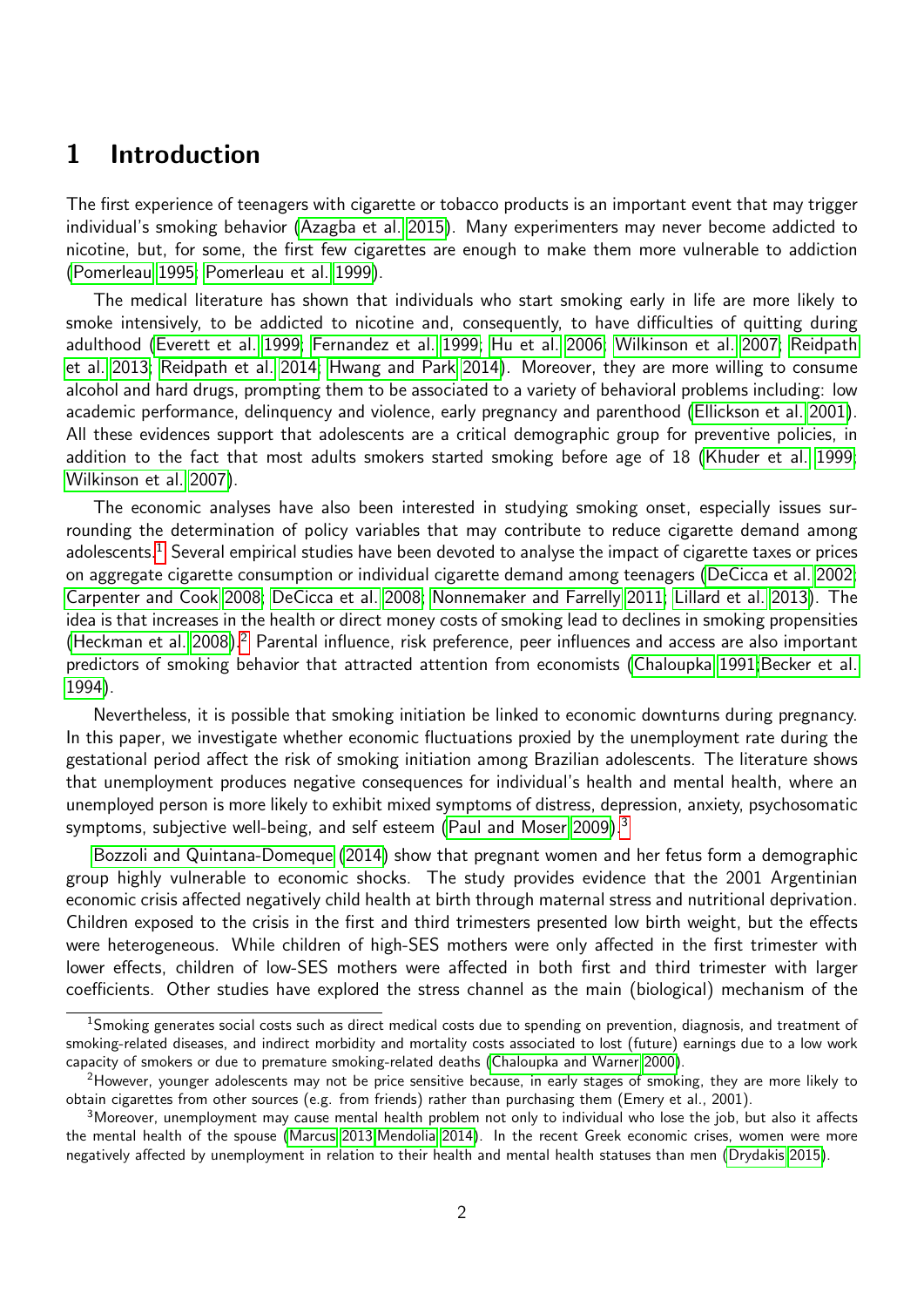<span id="page-2-0"></span>effect of external shocks (e.g terrorism, civil conflicts and natural disasters) on birth outcomes [\(Camacho](#page-15-6) [2008](#page-15-6)[;Torche 2011;](#page-18-2) [Mansour and Rees 2012](#page-17-12) ).

Our study shows that a deviation of 0.1 log units in the unemployment rate from its long-term trend in the first trimester of pregnancy increases the risk of smoking onset in 4.35%. This result is robust to classmate's peer effects, parental influence, parental education and household characteristics. A biological mechanism seems to support this evidence, since the excess of Glucocorticoids (stress hormones) during pregnancy is associated with offspring nicotine dependence later in life [\(Stroud et al. 2014\)](#page-18-3).

Stress experienced by mothers can activate maternal HPA axis during pregnancy, leading to an increase in the circulation levels of cortisol which stimulates the production of Placental Corticotrophin-releasing Hormone - CRH [\(Seckl and Meaney 2004\)](#page-18-4). Cortisol is secreted by the adrenal gland under regulation of the HPA axis in response to both physiological and psychological stress. Elevated CRH levels at 33 weeks' gestation (third trimester) were significantly associated to the risk of spontaneous preterm birth and fetal growth restriction [\(Wadhwa et al. 2001\)](#page-18-5). Glucocorticoids (e.g. cortisol and cortisone) are essential for life, influencing virtually every tissue and affecting a wide range of physiological functions from metabolism, blood pressure, the immune system, regulation of fluid and electrolyte homeostasis and increasing energy demands in response to stress. The excess of such hormones is also associated to long term adverse programmed outcomes including metabolic and brain sequelae [\(Reynolds 2013\)](#page-18-6).

Nonetheless, we find evidence on selection, probably due to fertility decision making during economic downturns in light of [Dehejia and Lleras-Muney](#page-16-6) [\(2004\)](#page-16-6). High unemployment rate during pregnancy seems to be connected with an increase in the proportion of high socioeconomic status adolescents in the cohorts of birth. When checking the existence of heterogeneous effect due to socioeconomic status (SES), we find that only high-SES adolescents were sensitive to unemployment cycles, driving the impact on smoking onset. A potential explanation is that high-SES mothers were more likely to face high labor market opportunity costs during economic downturns when they were pregnant and, consequently, they might experience more problems related to mental health than low-SES mothers.

We contribute to the very scarce literature of the determinants of smoking onset in Brazil by showing that individual's smoking behavior may have its origins in the prenatal period. The Foetal Origins Hypothesis of David Baker links some chronic diseases in adulthood such as cardiovascular disease, type 2 diabetes and some types of cancer to prenatal environmental conditions. Health economists have shown several external shock have consequence to the life in utero, not only in the short-run but also in the long-run [\(Almond and Currie 2011\)](#page-15-7). For instance, poor health conditions at birth is associated to low education outcomes, low adult socioeconomic status, small QI and low labor market outcomes [\(Behrman](#page-15-8) [and Rosenzweig 2004;](#page-15-8) [Black et al. 2007;](#page-15-9) [Currie and Moretti 2007\)](#page-15-10). Nutritional shock during pregnancy increases learning disabilities in early childhood [\(Almond and Mazumder 2011\)](#page-15-11), in addition to reduce longevity [\(Lindeboom et al. 2010\)](#page-17-13). Moreover, individuals exposed in utero to the 1918 influenza pandemic exhibited low education attainment, physical disability, lower income, and low socioeconomic status [\(Al](#page-15-12)[mond 2006\)](#page-15-12). In Brazil, the exposure to the 1918 influenza pandemic during pregnancy affected negatively education and labor market outcomes [\(Nelson 2010\)](#page-17-14).

The rest of the paper proceeds as follows. Section 2 describes the data sources. Section 3 presents the econometric approach. Section 4 brings the estimated result. Section 5 concludes the paper.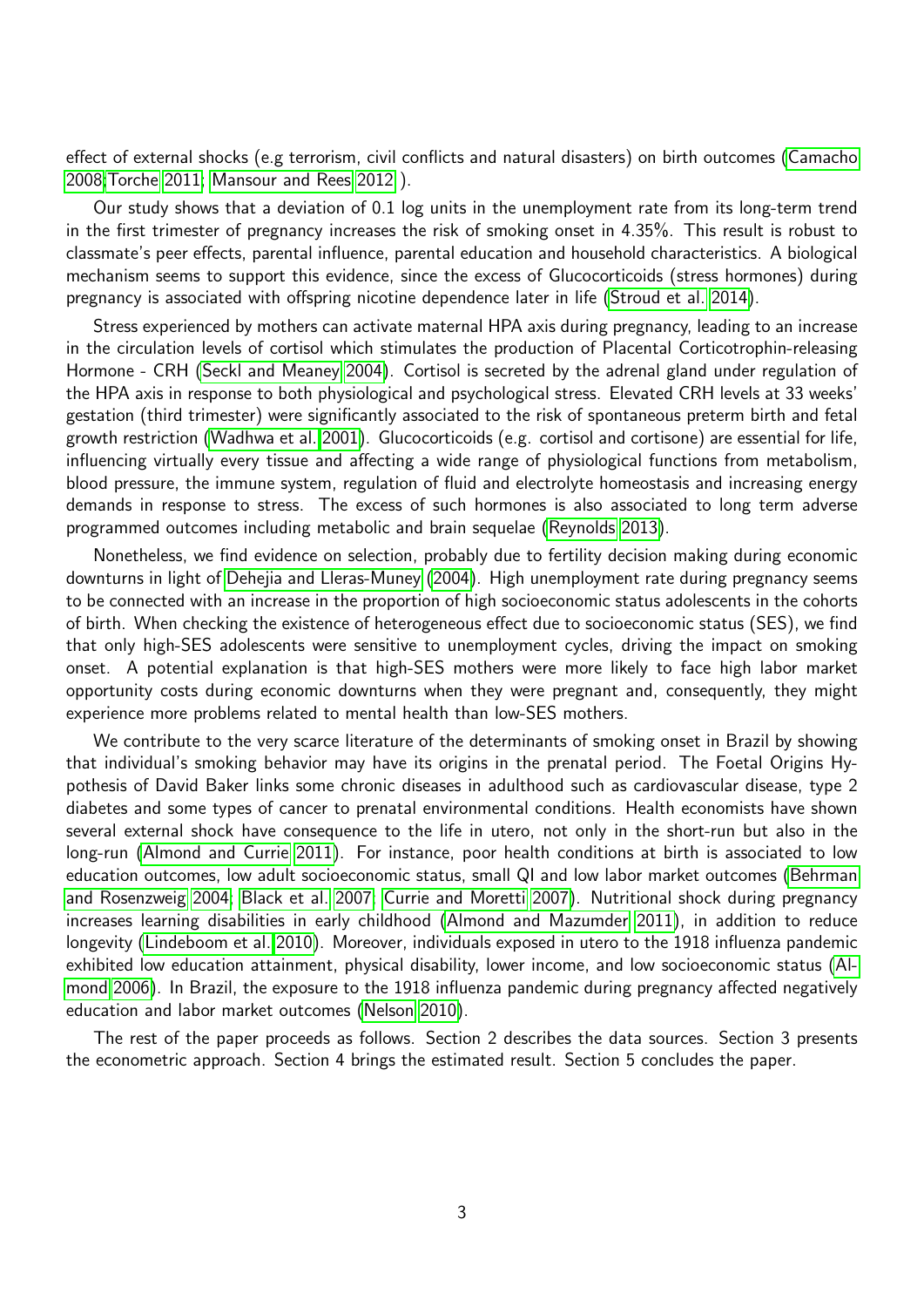# 2 Exploratory Analysis

## 2.1 Data

The data used in this study comes from the Pesquisa Nacional de Saúde do Escolar - PeNSE (National Survey of Student's Health) carried out by the Instituto Brasileiro de Geografia e Estatística - IBGE (Brazilian Institute of Geography and Statistics) in 2012. The PeNSE is a national representative survey, providing information about 109,104 students in the  $9^{th}$  grade of the fundamental level from public and private schools. The PeNSE collected data about biological, cognitive, emotional and social changes experienced by students during the adolescence. This data source also provides information about parental behavior and characteristics, school and household characteristics.<sup>[4](#page-3-0)</sup>

The crucial questions in the survey for our study is the following: "Que idade você tinha quando experimentou fumar cigarro pela primeira vez?" (What was your age when you first experienced a cigar?). Table 1 displays the distribution of observations by reported age of the first smoking experience and by year of the survey.

| Age of the               |                         | Age Interval            |        | <b>Boys</b> |        | Girls   |         |        |
|--------------------------|-------------------------|-------------------------|--------|-------------|--------|---------|---------|--------|
| $1^{st}$<br>Experience   | Survey                  | Model                   | N      | $(\%)$      | N      | $(\%)$  | N       | $(\%)$ |
| Never smoked             | $[Age^{\star}, \infty]$ | $[Age^{\star}, \infty)$ | 40,428 | 77.7        | 45,773 | 80.2    | 86,201  | 79.0   |
| $< 9$ years              | (0, 10)                 | [9, 10)                 | 1,644  | 3.2         | 1,499  | 2.6     | 3,143   | 2.9    |
| 10 years                 | (10, 11)                | [10, 11]                | 966    | 1.9         | 846    | $1.5\,$ | 1.812   | 1.7    |
| 11 years                 | (11, 12)                | [11, 12)                | 1,140  | 2.2         | 1,061  | 1.9     | 2,201   | 2.0    |
| 12 years                 | (12, 13)                | [12, 13)                | 1,882  | 3.6         | 2,020  | 3.5     | 3,902   | 3.6    |
| 13 years                 | (13, 14)                | [13, 14)                | 2,386  | 4.6         | 2,803  | 4.9     | 5,189   | 4.8    |
| 14 years                 | (14, 15)                | [14,15)                 | 1,937  | 3.7         | 1,955  | 3.4     | 3.892   | 3.6    |
| 15 years                 | (15, 16)                | [15, 16)                | 969    | 1.9         | 682    | 1.2     | 1,651   | 1.5    |
| 16 years                 | (16, 17)                | $\left[16,17\right)$    | 353    | 0.7         | 223    | 0.4     | 576     | 0.5    |
| $>17$ years              | $[17,\infty)$           | [17,19)                 | 143    | 0.3         | 98     | 0.2     | 241     | 0.2    |
| $#$ Missing data         |                         |                         | 167    | 0.3         | 129    | 0.2     | 296     | 0.3    |
| $1^{st}$ Experience<br># |                         |                         | 11,420 | 22.0        | 11,187 | 19.6    | 22,607  | 20.7   |
| $#$ Observations         |                         |                         | 52,015 | 100         | 57,089 | 100     | 109.104 | 100    |
|                          |                         |                         |        |             |        |         |         |        |

Table 1: Definitions for Interval Censored Smoke Initiation Durations

Source: Produced by the authors using data from the 2012 PeNSE.

The first column informs the age reported by students to the survey. The 2012 survey brings two age categories,  $[0, 7]$  and  $[8, 9]$ , different from the 2009 survey,  $[0, 9]$ . In order to eliminate this difference, we aggregate those two age categories 2012 survey in only one, i.e., nine years or less. Besides, the second column of Table (1) shows the original survey age intervals. There should be an adaptation as to the boundary of Seventeen or more interval, since the age at interview from students is restricted: substitute  $[17, 19)$  for  $[17, Age^*)$ , where  $Age^*$  refers to the age at the interview. However, we maintain two assumptions, i.e., everybody will end up smoking at infinity $^5$  $^5$ ,  $[Age^\star,\infty)$ , and the risk of smoking onset starts at age 9. These changes appear on the third column where the actual intervals applied to the estimation process appear.

In Table 1, we observe that students who reported never have smoked a cigarette were about 79%, i.e., the number right censored observations is more than two-third of the total sample. The prevalence

<span id="page-3-0"></span><sup>&</sup>lt;sup>4</sup>This study did not include data from the PeNSE 2009 for two reasons. The first reason has to do with the better representativeness of the 2012 survey compared to 2009 survey. The second reason relates to the expansion of the questionnaire in order to obtain comparability with international surveys conducted by the World Health Organization - WHO and the Center for Disease Control and Prevention such as the Global School-based Student Health Survey - GSHS and the Youth Risk Behavior Surveillance System - YRBSS.

<span id="page-3-1"></span><sup>5</sup>Otherwise, we should use "split population" models.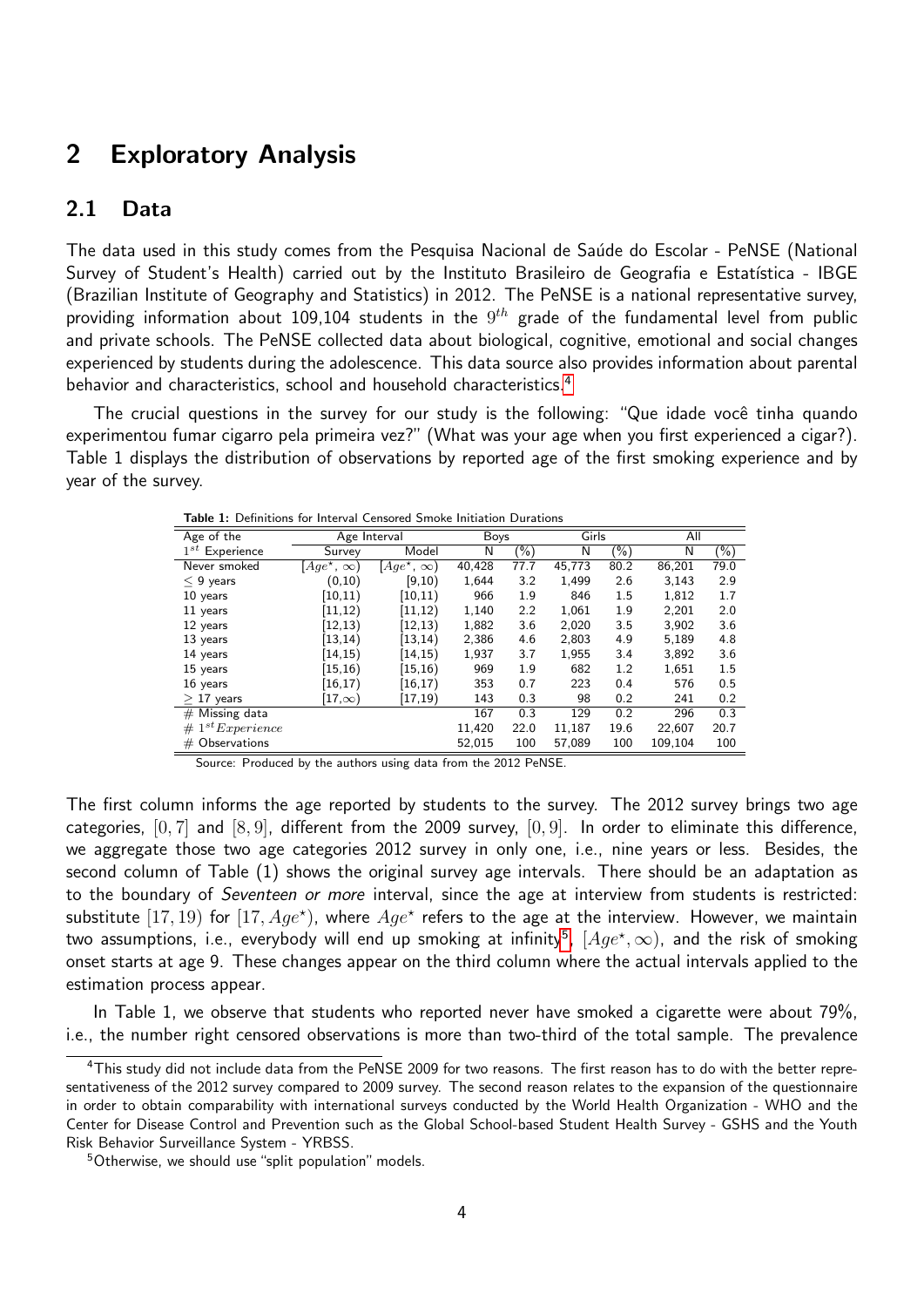<span id="page-4-0"></span>of the first smoking experience is 20.7%, and only 0.3% of the sample corresponds to missing information about the age of the first smoking experience. Notice that the mode of the distribution of the age of the first smoking experience is very similar between boys and girls for which the mode of the distribution is the age of thirteen. Nonetheless, the prevalence of the first experience is higher for boys than for girls, respectively 22% and 19.6%.

Table 2 displays the age distribution at the interview for boys and girls. The proportion of girls younger than 14 years of age are greater than proportion of boys. On the other hand, the proportion of boys with age greater than 14 is higher than the proportion of girls. So, girls are younger than boys in the  $9^{th}$  grade of the primary level.

| $5.501$ , $5.011$ , $5.010$ , $5.01$ , $5.01$ , $5.01$ , $5.01$ , $5.01$ |        |        |        |        |         |        |  |  |
|--------------------------------------------------------------------------|--------|--------|--------|--------|---------|--------|--|--|
|                                                                          | Boys   |        | Girls  |        | All     |        |  |  |
| Age at the interview                                                     | N      | $(\%)$ | N      | $(\%)$ | N       | $(\%)$ |  |  |
| $< 11$ years                                                             | 18     | 0.03   | 13     | 0.02   | 31      | 0.03   |  |  |
| 12 years                                                                 | 336    | 0.65   | 492    | 0.86   | 828     | 0.76   |  |  |
| 13 years                                                                 | 8,794  | 16.91  | 12,790 | 22.40  | 21,584  | 19.78  |  |  |
| 14 years                                                                 | 23,240 | 44.68  | 27,660 | 48.45  | 50,900  | 46.65  |  |  |
| 15 years                                                                 | 11,231 | 21.59  | 9,874  | 17.30  | 21,105  | 19.34  |  |  |
| 16 years                                                                 | 5,449  | 10.48  | 3.946  | 6.91   | 9,395   | 8.61   |  |  |
| 17 years                                                                 | 2,036  | 3.91   | 1,460  | 2.56   | 3,496   | 3.20   |  |  |
| 18 years                                                                 | 589    | 1.13   | 467    | 0.82   | 1,056   | 0.97   |  |  |
| $>$ 19 years                                                             | 322    | 0.62   | 387    | 0.68   | 709     | 0.65   |  |  |
| Total                                                                    | 52,015 | 100    | 57,089 | 100    | 109,104 | 100    |  |  |

Table 2: Distribution of the Age at the Interview

Source: Produced by the authors using data from the 2012 PeNSE.

Some descriptive statistics are available in Table (3). First of all, the size of the sample reduces 7.2% (to 101,287 observations) due to missing information in some control variables

An important factor in the determination of smoking initiation during adolescence is the influence of peers. Several studies associate positively peers' behavior with smoking initiation during adolescence [\(Simons-Morton and Farhat 2010\)](#page-18-7), and persisting during adult life [\(Ali and Dwyer 2009\)](#page-15-13). In this study, we analyse the influence of classmates by computing the proportion of them who already have had their first experience with cigarette. In the sample, on average, about 21% of classmates have experienced cigarettes. There is no substantial differences between boys and girls regarding to the prevalence of smoking behavior among classmates.

However, girls report parental smoking more than boys. Parental influence is another predictor of smoking initiation that have been investigated by the literature. The evidence suggests a positive association between parental smoking habit and the likelihood of smoking initiation of their offspring [\(Gilman et al.](#page-16-7) [2009\)](#page-16-7). Table 3 shows that 13.8% of students reported that their father smokes, while 8.7% reported that their mother smokes. A small fraction of the sample, 4.6%, reported that both parents smokes cigarette. Moreover, students' perception about the potential reaction of their parents relative to his/her smoking habit is included in the analysis. About 95.7% of the sample reported that parents would disapprove strongly their potential smoking habit.

The sample is composed by 78.6% of students from public schools. There are more girls than boys, respectively 52.4%. Moreover, the share of brown (or pardo) students is about 44%, whereas white students represents 35% and black students are 13%, Asiatic and native students account for 7.8%. Besides, a large fraction of students live with the mother, 89.5%, and 64.2% live with the father. The interaction between these two variables suggests that the proportion of students who live with both parents is about 59.7%.

In addition, Table 3 shows that 28.2% of the students reported that their mothers have no education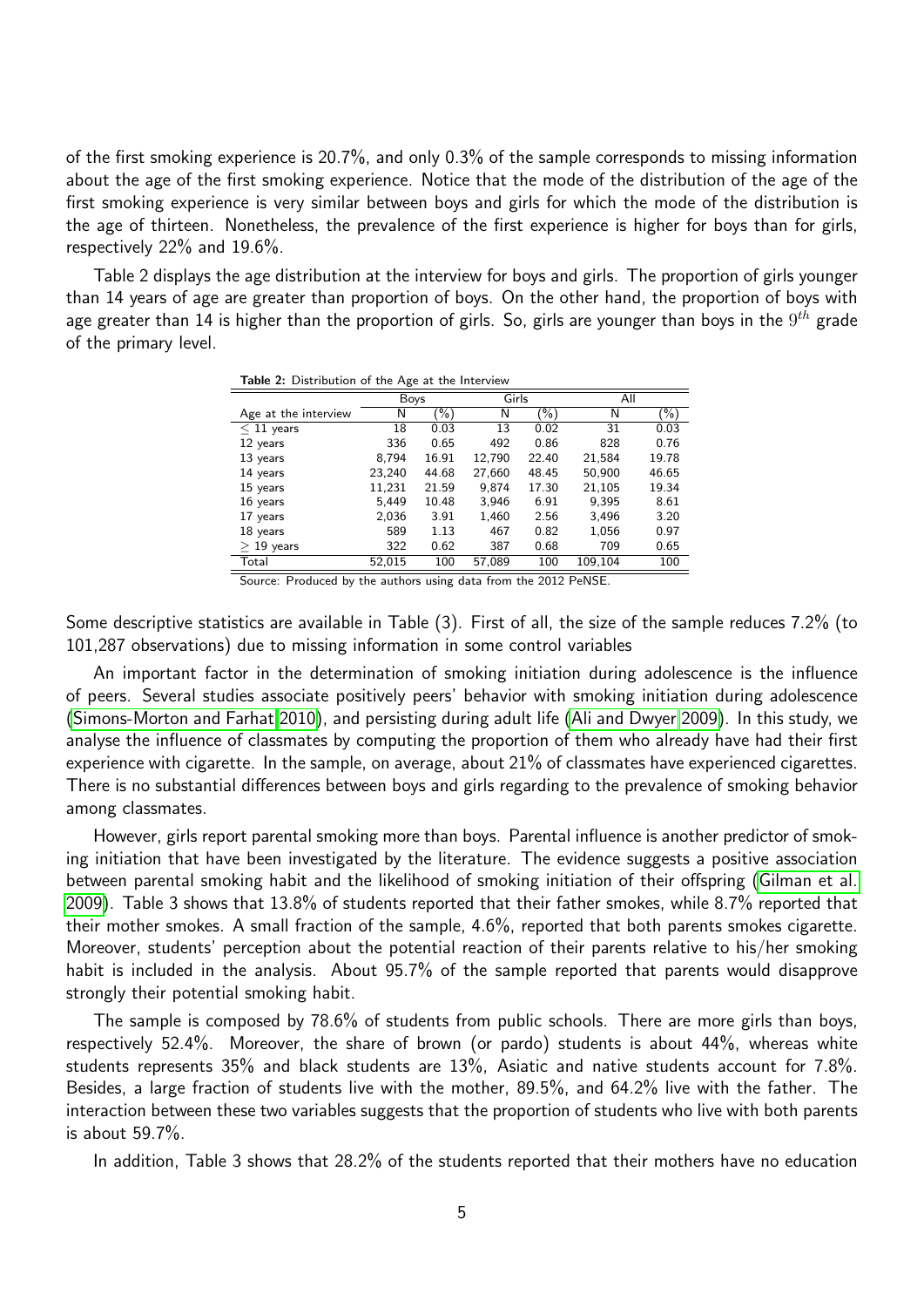or incomplete primary education. About 14% have complete primary, 26.6% have complete secondary, and 14% inform that mothers have superior education. A limitation of this variable is the fact that the questions is not answered by the mother, but by her child. In this case, the fraction of students who did not know the schooling level of their mothers or did not want to report the information is 16.6%. So, in order to have no exclusion of the fraction of the sample, we include a dummy in the models relative to the missing information about mother's education.

Parental education is another variable reported by students. Table 3 shows that about 30% of students reported that their mothers have no education or did not conclude the primary level, and 31.7% informed that the father has low education. Moreover, 14.7% reported that mothers did attain the primary level, and 13% of their fathers. About 27% of the mothers attained the secondary level, and 21% of the fathers. Mothers with superior degree represent 12% of the sample, and 11% of fathers. Missing information about mother's education is smaller than for fathers, respectively 16.5% and 22.5%.

In the analysis, we also include variables relative to some household characteristics in order to capture a wealth effect. For instance, 50% of students have telephone in their residences, 87% have a cellphone,

| rable J. Descriptive Statistics          |             |           |        |           |            |           |  |  |
|------------------------------------------|-------------|-----------|--------|-----------|------------|-----------|--|--|
|                                          | <b>Boys</b> |           | Girls  |           | <b>All</b> |           |  |  |
| Covariates                               | Mean        | <b>SD</b> | Mean   | <b>SD</b> | Mean       | <b>SD</b> |  |  |
| Classmate's peer effect                  | 21.078      | (12.536)  | 20.564 | (12.388)  | 20.809     | (12.461)  |  |  |
| $= 1$ if smoking father                  | 0.133       | (0.340)   | 0.142  | (0.349)   | 0.138      | (0.345)   |  |  |
| $= 1$ if smoking mother                  | 0.081       | (0.272)   | 0.093  | (0.290)   | 0.087      | (0.282)   |  |  |
| $= 1$ if smoking parents                 | 0.043       | (0.203)   | 0.048  | (0.213)   | 0.046      | (0.208)   |  |  |
| $= 1$ if strong parental reaction        | 0.952       | (0.213)   | 0.960  | (0.195)   | 0.957      | (0.204)   |  |  |
| $= 1$ if public school                   | 0.779       | (0.415)   | 0.792  | (0.406)   | 0.786      | (0.410)   |  |  |
| $= 1$ if girl                            |             |           |        |           | 0.524      | (0.499)   |  |  |
| Age at the interview                     | 14.410      | (1.137)   | 14.182 | (1.064)   | 14.291     | (1.105)   |  |  |
| $= 1$ if white                           | 0.366       | (0.482)   | 0.336  | (0.472)   | 0.350      | (0.477)   |  |  |
| $= 1$ if brown (pardo)                   | 0.406       | (0.491)   | 0.473  | (0.499)   | 0.441      | (0.497)   |  |  |
| $= 1$ if black                           | 0.154       | (0.361)   | 0.111  | (0.314)   | 0.131      | (0.337)   |  |  |
| $= 1$ if asiatic                         | 0.039       | (0.194)   | 0.048  | (0.214)   | 0.044      | (0.205)   |  |  |
| $= 1$ if native                          | 0.036       | (0.185)   | 0.033  | (0.177)   | 0.034      | (0.181)   |  |  |
| $= 1$ if living with mother              | 0.893       | (0.309)   | 0.897  | (0.304)   | 0.895      | (0.307)   |  |  |
| $= 1$ if living with father              | 0.668       | (0.471)   | 0.618  | (0.486)   | 0.642      | (0.479)   |  |  |
| $= 1$ if living with parents             | 0.615       | (0.487)   | 0.581  | (0.493)   | 0.597      | (0.490)   |  |  |
| $= 1$ if illiterate mother or no primary | 0.279       | (0.449)   | 0.318  | (0.466)   | 0.300      | (0.458)   |  |  |
| $= 1$ if mother has primary education    | 0.147       | (0.354)   | 0.147  | (0.355)   | 0.147      | (0.354)   |  |  |
| $= 1$ if mother has secondary education  | 0.269       | (0.444)   | 0.260  | (0.438)   | 0.264      | (0.441)   |  |  |
| $= 1$ if mother has superior degree      | 0.134       | (0.341)   | 0.114  | (0.318)   | 0.124      | (0.329)   |  |  |
| $= 1$ if missing mother's education      | 0.171       | (0.376)   | 0.161  | (0.367)   | 0.165      | (0.372)   |  |  |
| $= 1$ if illiterate father or no primary | 0.305       | (0.461)   | 0.328  | (0.470)   | 0.317      | (0.465)   |  |  |
| $= 1$ if father has primary education    | 0.135       | (0.342)   | 0.125  | (0.331)   | 0.130      | (0.336)   |  |  |
| $= 1$ if father has secondary education  | 0.220       | (0.414)   | 0.205  | (0.404)   | 0.212      | (0.409)   |  |  |
| $= 1$ if father has superior degree      | 0.126       | (0.332)   | 0.105  | (0.307)   | 0.115      | (0.319)   |  |  |
| $= 1$ if missing father's education      | 0.213       | (0.410)   | 0.236  | (0.424)   | 0.225      | (0.418)   |  |  |
| $= 1$ if telephone                       | 0.536       | (0.499)   | 0.474  | (0.499)   | 0.503      | (0.500)   |  |  |
| $= 1$ if cellphone                       | 0.845       | (0.362)   | 0.890  | (0.312)   | 0.869      | (0.338)   |  |  |
| $= 1$ if computer                        | 0.716       | (0.451)   | 0.674  | (0.469)   | 0.694      | (0.461)   |  |  |
| $= 1$ if internet                        | 0.666       | (0.472)   | 0.630  | (0.483)   | 0.647      | (0.478)   |  |  |
| $= 1$ if car                             | 0.549       | (0.498)   | 0.503  | (0.500)   | 0.525      | (0.499)   |  |  |
| $= 1$ if motocicle                       | 0.333       | (0.471)   | 0.310  | (0.462)   | 0.321      | (0.467)   |  |  |
| #Bathrooms                               | 1.541       | (0.868)   | 1.450  | (0.836)   | 1.493      | (0.853)   |  |  |
| $= 1$ if household servant               | 0.141       | (0.348)   | 0.111  | (0.314)   | 0.125      | (0.331)   |  |  |
| $= 1$ if North                           | 0.200       | (0.400)   | 0.210  | (0.407)   | 0.205      | (0.404)   |  |  |
| $= 1$ if Northeast                       | 0.278       | (0.448)   | 0.297  | (0.457)   | 0.288      | (0.453)   |  |  |
| $= 1$ if Southeast                       | 0.188       | (0.390)   | 0.177  | (0.382)   | 0.182      | (0.386)   |  |  |
| $= 1$ if South                           | 0.143       | (0.350)   | 0.134  | (0.341)   | 0.139      | (0.346)   |  |  |
| $= 1$ if Center-west                     | 0.191       | (0.393)   | 0.182  | (0.386)   | 0.186      | (0.389)   |  |  |
| Observations                             | 48,206      |           | 53,081 |           | 101,287    |           |  |  |

Table 3: Descriptive Statistics

Source: Produced by the authors using data from the 2012 PeNSE.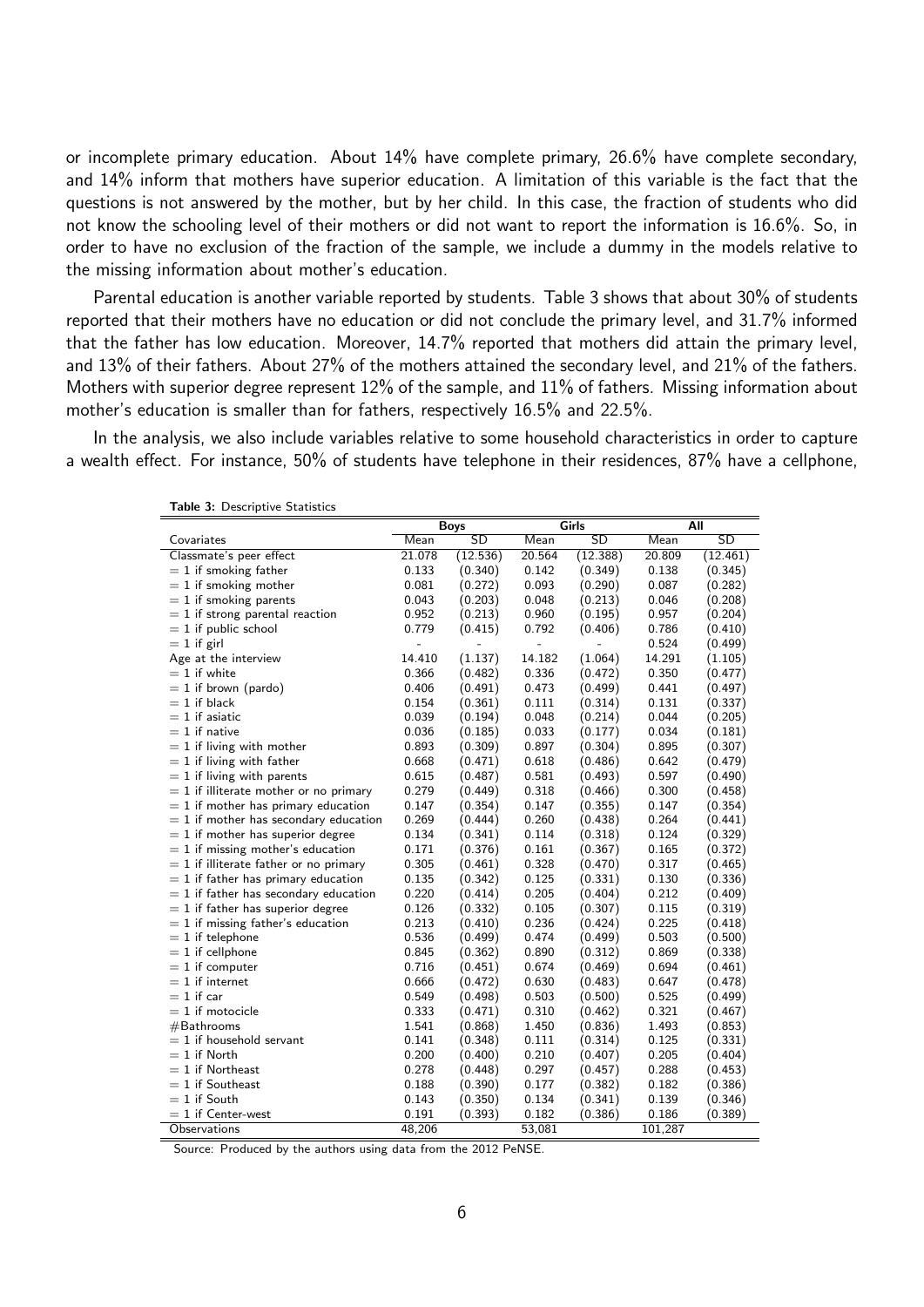69% have computer, and 64% have access to the internet. Besides, near 53% of students reported that a family member has a car, and 32% have a motorcycle. The average number of bathrooms is also included as a measure of the house size. Students inform 1.5 bathrooms, on average, in the houses. Moreover, 12.5% of students reported to have at least a servant in their homes.

Finally, the distribution of the sample regarding to the geographical regions of Brazil indicates 20.5% of students from the North region, 28.8% from the Northeast region, 18.2% from the Southeast region, 13.9% from the South region, and 18.6% from the Center-west region.

## 2.2 Economic Fluctuations

Our proxy for economic fluctuations is the unemployment rate obtained from the Pesquisa Mensal de Empregos - PME (Monthly Employment Survey) carried out by the IBGE between 1980 and 2002 (see Figure (1)). However, we are interested in only the cycle of the variable instead of the long term trend, since we want to single out only exogenous shocks during pregnancy. Therefore, we use the standard Hodrick-Prescott filter with smooth parameter equal to 129,600 (see Figure (2)).



Figure 2: Cycle Component of Unemployment Rate

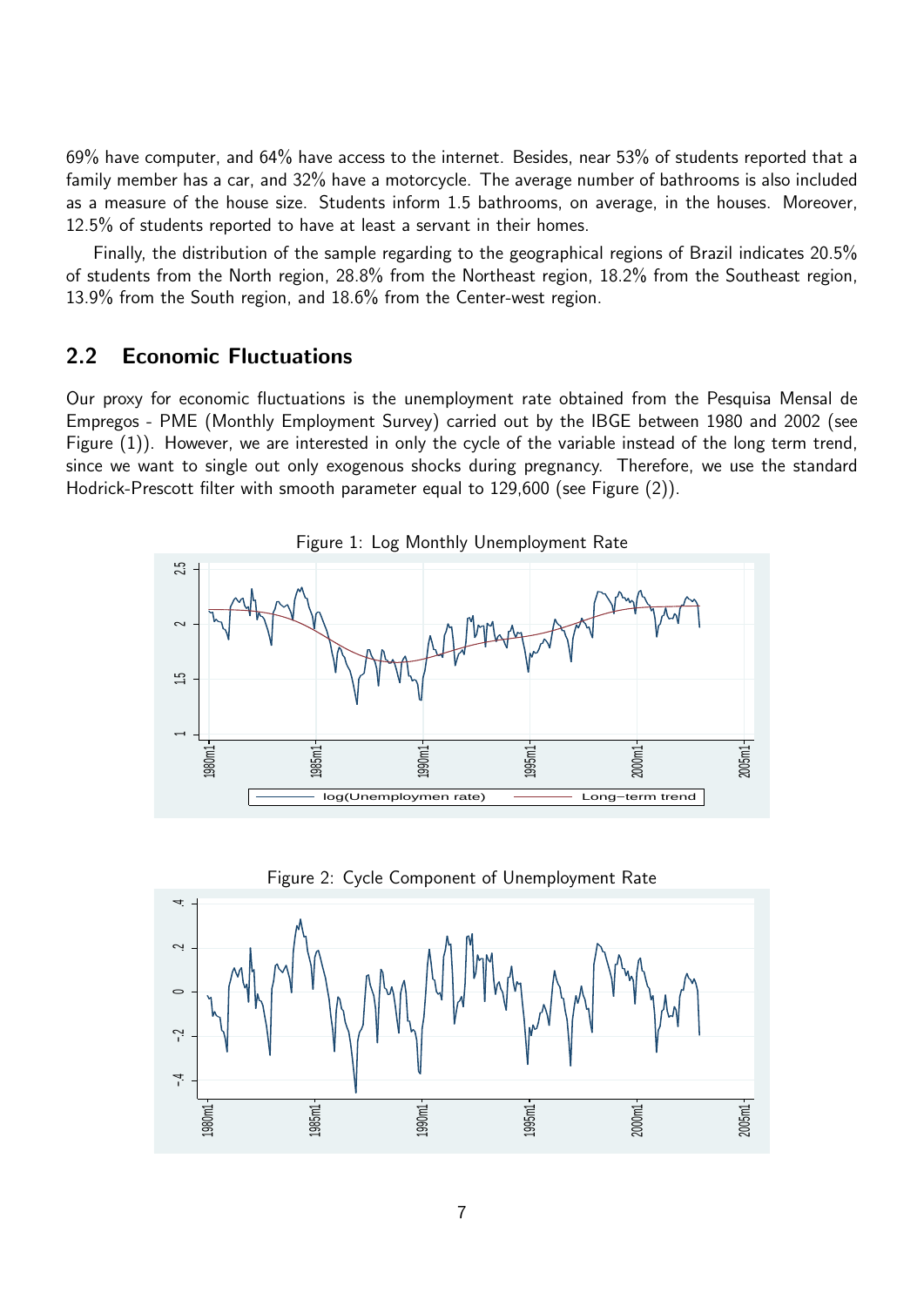<span id="page-7-0"></span>We match the average cycle of unemployment rate respectively with the trimester of pregnancy based on date of birth. Therefore, we have to assume 9 months of pregnancy for all observations in the sample. For instance, for a student born in December of a given year, the cycle of unemployment rate in the  $3^{rd}$ trimester of gestation is an average of the indicator in October, November and December. In the  $2^{nd}$ trimester of gestation, the cycle of unemployment rate takes into account the months July, August and September. Whereas in the  $1^{st}$  trimester of gestation, the average in computed using information in the April, May and June of a given year.

[Bozzoli and Quintana-Domeque](#page-15-4) [\(2014\)](#page-15-4) use the cycle of the log index of economic activity in Argentina to measure the impact of the 2001 crises on the birth weight. Unfortunately, the index of economic activity started to be computed in Brazil from 2003 and, therefore, it does not cover the years of birth reported by students (1990-2001). The industrial production index could be another proxy of economic cycles, but it might reflect fluctuations only for manufacturing sector instead for the economy as a whole.

Table (4) presents the descriptives of the cycle of unemployment rate considering the moving average for 3 months. The mean of moving averages for the  $3^{rd}$  and  $2^{nd}$  trimester are positive, and negative for the  $1^{st}$  trimester. Since a large fraction of the sample was born between 1995 and 1998, they are more likely to have experienced negative deviations of the unemployment rate from its long-term trend. However, the seasonality of the unemployment rate within the year its very important for our analysis, and we take it into account using dummies for month of birth and year of birth.

Table 4: Cycle of Unemployment Rate

|                               | N   | Mean       | SD      | Min.     | Max.     |
|-------------------------------|-----|------------|---------|----------|----------|
| Moving average - 3 months     |     |            |         |          |          |
| Unemp. Cycle - $3^{rd}$ Trim. | 276 | 0.00040    | (0.127) | $-0.377$ | 0.306    |
| Unemp. Cycle - $2^{nd}$ Trim. | 273 | 0.00028    | (0.128) | $-0.377$ | 0.306    |
| Unemp. Cycle - $1^{st}$ Trim. | 270 | $-0.00036$ | (0.128) | $-0.377$ | 0.306    |
| Average per year              |     |            |         |          |          |
| 1980                          | 12  | $-0.119$   | (0.078) | $-0.271$ | $-0.015$ |
| 1981                          | 12  | 0.059      | (0.046) | $-0.045$ | 0.111    |
| 1982                          | 12  | $-0.049$   | (0.137) | $-0.286$ | 0.201    |
| 1983                          | 12  | 0.082      | (0.042) | $-0.002$ | 0.128    |
| 1984                          | 12  | 0.218      | (0.091) | 0.013    | 0.332    |
| 1985                          | 12  | 0.034      | (0.151) | $-0.270$ | 0.190    |
| 1986                          | 12  | $-0.178$   | (0.138) | $-0.457$ | $-0.021$ |
| 1987                          | 12  | $-0.073$   | (0.113) | $-0.230$ | 0.079    |
| 1988                          | 12  | $-0.015$   | (0.082) | $-0.186$ | 0.104    |
| 1989                          | 12  | $-0.138$   | (0.140) | $-0.371$ | 0.054    |
| 1990                          | 12  | 0.020      | (0.102) | $-0.166$ | 0.195    |
| 1991                          | 12  | 0.059      | (0.142) | $-0.144$ | 0.255    |
| 1992                          | 12  | 0.146      | (0.096) | $-0.042$ | 0.265    |
| 1993                          | 12  | 0.054      | (0.086) | $-0.082$ | 0.177    |
| 1994                          | 12  | $-0.024$   | (0.134) | $-0.328$ | 0.118    |
| 1995                          | 12  | $-0.129$   | (0.043) | $-0.197$ | $-0.056$ |
| 1996                          | 12  | $-0.052$   | (0.125) | $-0.334$ | 0.098    |
| 1997                          | 12  | $-0.064$   | (0.060) | $-0.183$ | 0.028    |
| 1998                          | 12  | 0.142      | (0.071) | $-0.019$ | 0.221    |
| 1999                          | 12  | 0.090      | (0.058) | $-0.053$ | 0.170    |
| 2000                          | 12  | 0.021      | (0.119) | $-0.273$ | 0.155    |
| 2001                          | 12  | $-0.102$   | (0.044) | $-0.172$ | $-0.012$ |
| 2002                          | 12  | 0.018      | (0.074) | $-0.195$ | 0.085    |

Source: Produced by the authors using data from the PME/IBGE 1980-2002.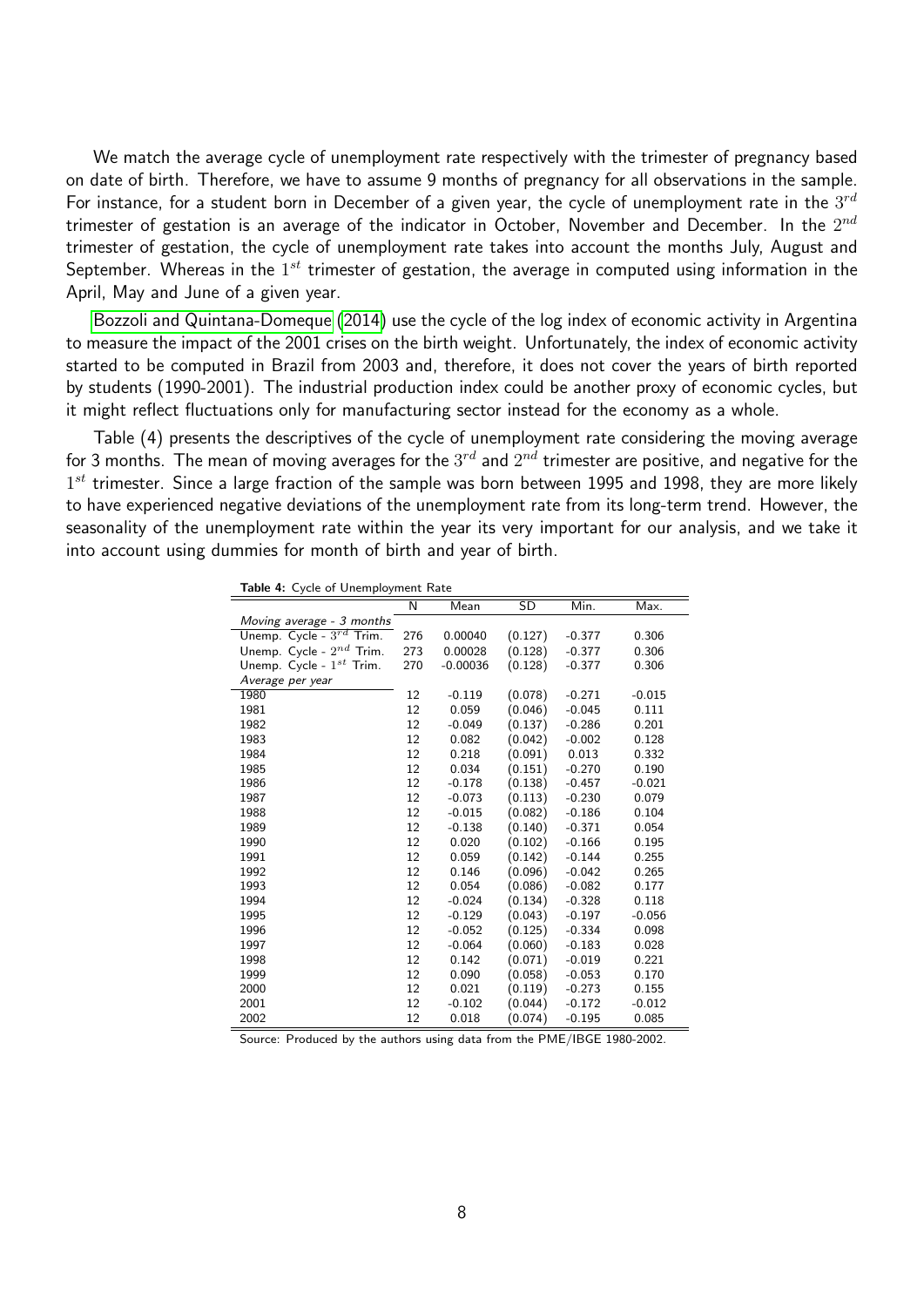## <span id="page-8-1"></span>3 Econometric Approach

The structure of the dependent variable presented in the Subsection 2.1 suggests the use of survival analysis for interval censored data. Since the range of the observed age of the first smoking experience is from 10 to 17 years, we use the case k interval censoring model in which  $k = 9$ , once we do not know the exact date of the event.

We follow [Huang and Wellner](#page-17-15) [\(1997\)](#page-17-15) in order to illustrate our econometric model. The observed age of the first smoking experience can be represented by the vector  $(T_1, T_2, ..., T_k)$  with some distribution, where  $0 < T_1 < T_2 < ... < T_k < \infty$ . Since we do not know the exact date of the event, Z is the unobserved failure time with some distribution. We observe n i.i.d copies of  $(T_1, ..., T_k, \Delta_1, ..., \Delta_{k+1}) \equiv (\mathbf{T}, \mathbf{\Delta})$ , where

<span id="page-8-0"></span>
$$
\Delta_1 = 1 \{ Z \le T_1 \}
$$
  
\n
$$
\Delta_2 = 1 \{ T_1 < Z \le T_2 \}
$$
  
\n
$$
\vdots
$$
  
\n
$$
\Delta_k = 1 \{ T_{k-1} < Z \le T_k \}
$$
  
\n
$$
\Delta_{k+1} = 1 \{ Z > T_k \}
$$

The objective is to estimate the distribution function  $F(z) = P(Z \leq z)$ , that is, the risk of the first smoking experience. In this context,  $Z$  is the age at the first experience with cigarettes in the interval  $(T_i,T_j]$  for all  $i < j.$  Formally, let  $(z,t_1,...,t_k,\delta_1,...,\delta_k)$  be a realization of  $(Z,T_1,...,T_k,\Delta_1,...,\Delta_k)$  for a student. When a student reports the first experience at age of 14, for example, indeed he/she is indicating that the event occurred in the interval from 14 to incomplete 15 years of age, or  $(t_1, ..., t_9, \delta_1 = 0, ..., \delta_6 = 1)$  $1, ..., \delta_{10} = 0$ ). In this case, we know that  $z \in (t_5, t_6]$ , although we do not know the exactly date of the event.

The conditional log-likelihood function can be defined as follows:

$$
l_n(F) = \sum_{i=1}^n \left\{ \delta_{1i} \log F(t_{1i}|X_i) + \delta_{2i} \log [F(t_{2i}|X_i) - F(t_{1i}|X_i)] + \dots + \delta_{ki+1} \log [1 - F(t_{ki}|X_i)] \right\}
$$
 (1)

where  $\sum_{l=1}^{k+1} \delta_l = 1$ , and  $X$  is the vector of covariates.

The regression analysis of the equation [\(1\)](#page-8-0) can be done using the famous proportional hazard model proposed by Cox (1972), where the cumulative hazard function is written as

$$
\Lambda(t_i|X_i) = \Lambda(t_i)e^{X_i\beta} \tag{2}
$$

where  $\Lambda$  is the unknown baseline cumulative hazard function, and  $\beta$  is the vector of parameters to be estimated. In this case, the proportional hazard model considering interval-censored for the regression with vector  $\beta$  and the baseline cumulative hazard function  $\Lambda$  is

$$
l_n(\beta,\Lambda) = \sum_{i=1}^n \{\delta_{1i} \log[1 - exp(-\Lambda(t_{1i})e^{X_i \beta})] + \delta_{2i} \log[exp(-\Lambda(t_{1i})e^{X_i \beta}) - exp(-\Lambda(t_{2i})e^{X_i \beta})] + ... - \delta_{ki+1} exp(-\Lambda(t_{ki})e^{X_i \beta})\}\
$$
\n(3)

Our results comes from such maximum likelihood function that estimates  $(\hat{\beta}, \hat{\Lambda})$  under the constraint that  $\hat \Lambda_n$  is a nonnegative and nondecreasing function. The vector  $X_i\beta$  includes  $U_{\tau,m,y}$  which is the average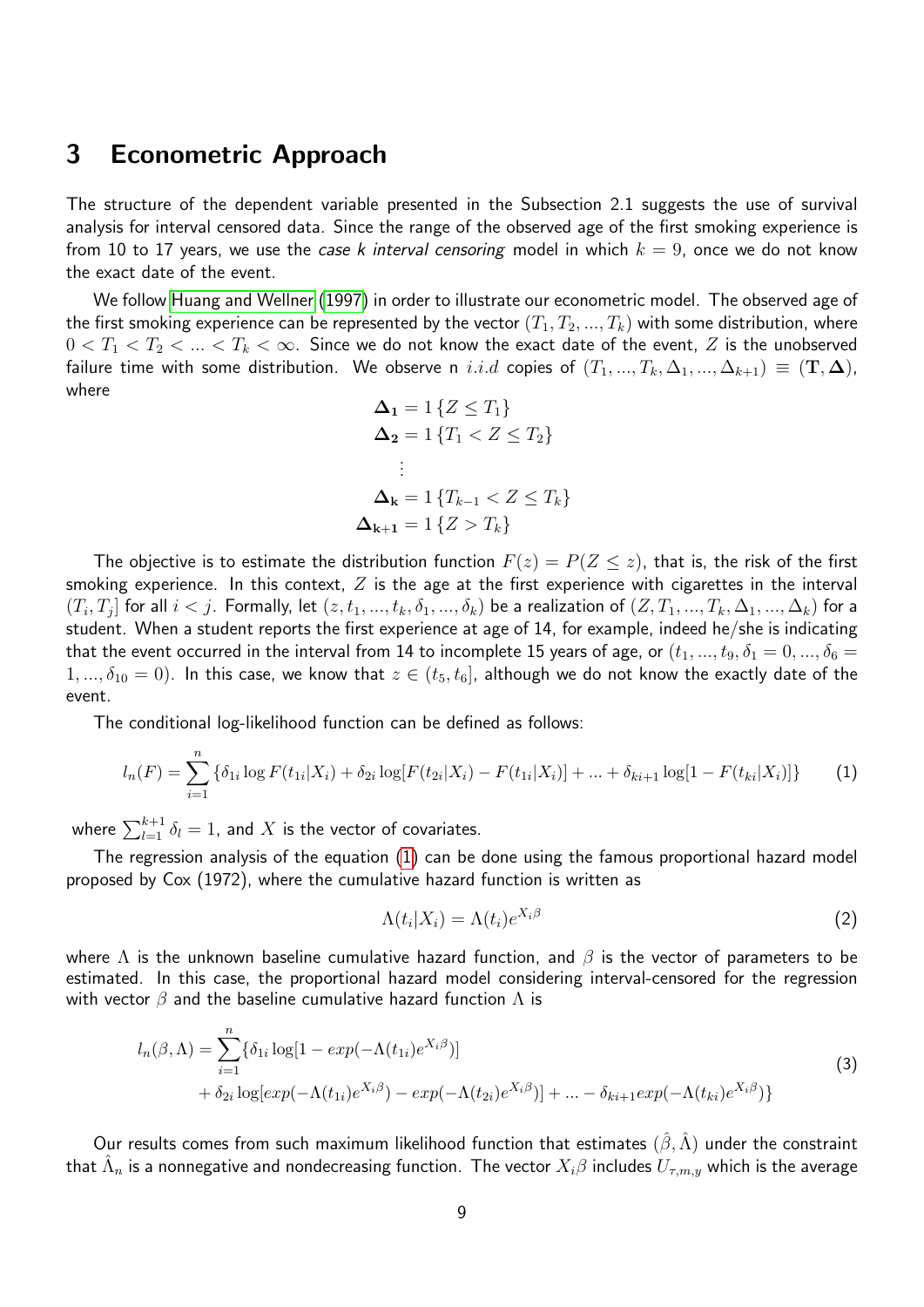<span id="page-9-1"></span>cycle of unemployment rate in the  $\tau^{th}$  trimester of pregnancy for an individual  $i$  born in month  $m$  in the year  $y$ . Hence, we assume that all students experienced nine months of pregnancy. Besides, we include dummies for month of birth  $I_m$ , for year of birth  $I_y$  and for Brazilian geographic regions  $I_r$ . The vector  $X^\star_i$  include other covariates such as classmates' peer effect, parental smoking behavior, demographic and household characteristics.

## 4 Results

Table 5 shows the estimates of the interval-censored model specifying the cumulative function  $F(\cdot)$  as a Weibull distribution. The coefficients capture de impact of the respective variable on the risk of the first smoking experience. Before presenting the estimates, we observe that the estimate of Weibull parameter is positive and greater than 1 which indicates a positive duration dependence of the risk of smoking onset relative to the age.

Columns  $(1)$  to  $(5)$  present the estimates based on variations of the equation  $(4)$  relative to the inclusion of regional and time dummies, and interactions. The results show that the positive deviations of the unemployment rate from its long-term trend in the first trimester of pregnancy increases the risk of the first experience with cigarettes in adolescence. In column (1) and (2), the average cycle of unemployment in the first and third trimesters of pregnancy are important in the determination of smoking onset in the adolescence. However, after controlling for month and year of birth, only the first trimester remains significant.

The impact of the average unemployment cycle during the first trimester of pregnancy on smoking initiation varies from 0.425 to 0.454. To understand the magnitude of the impact, note that a (positive) deviation of 0.1 log units (about 10.5%) from the long-term trend in the unemployment during the third trimester of pregnancy would explain an increase in the risk of adolescent's smoking onset of about 4.35%  $(0.1 \times 0.435)$  in the specification  $(5)$ .<sup>[6](#page-9-0)</sup> In column (3), we include region dummies and account for the month and year of birth. The same variation in the unemployment cycle increases the risk of smoking initiation in 4.27%. In addition to region dummies and birth month and birth year, we control for potential differences in the birth seasonality per geographic regions, including interactions between months of birth and regions. In this specifications the impact is about 4.25% (see column (4)). The last specification accounts for region specific trend and we find a very close estimate, 4.35% of increase in the risk (see column (5)). Therefore, adolescents exposed to economic downturns during the last trimester of the life in utero are more likely to experiment cigarette than their counterparts.

Our results agree with the recent literature that have predicted the high vulnerability of the first trimester of pregnancy to external shocks, although birth weight and gestational length have been the main outcomes of interest. [Bozzoli and Quintana-Domeque](#page-15-4) [\(2014\)](#page-15-4) found that birth weight of Argentinean children who experienced the 2001 economic crisis was smaller than their counterparts, specially those exposed in the first and third trimester of pregnancy. Whereas maternal stress was the driven factor of the recession in the first trimester effect, nutritional deprivations was the main channel that might explain

$$
\frac{u - u'}{u'} \cdot 100\% = \{\exp(z - z') - 1\} \cdot 100\%.
$$

In this case a variation of 0.1 log units in the transformed variable is equivalent to 10.5% in the unemployment rate.

<span id="page-9-0"></span> $^6$ The log transformation of the unemployment rate ( $u$ )can be observe in terms of differences  $z-z'=log(u)-log(u')=\frac{1}{2}$  $log(1+\frac{u-u'}{u})$  $\frac{u-u'}{u}$ ). So, the percentage variation in the cycle of the unemployment rate can be written as: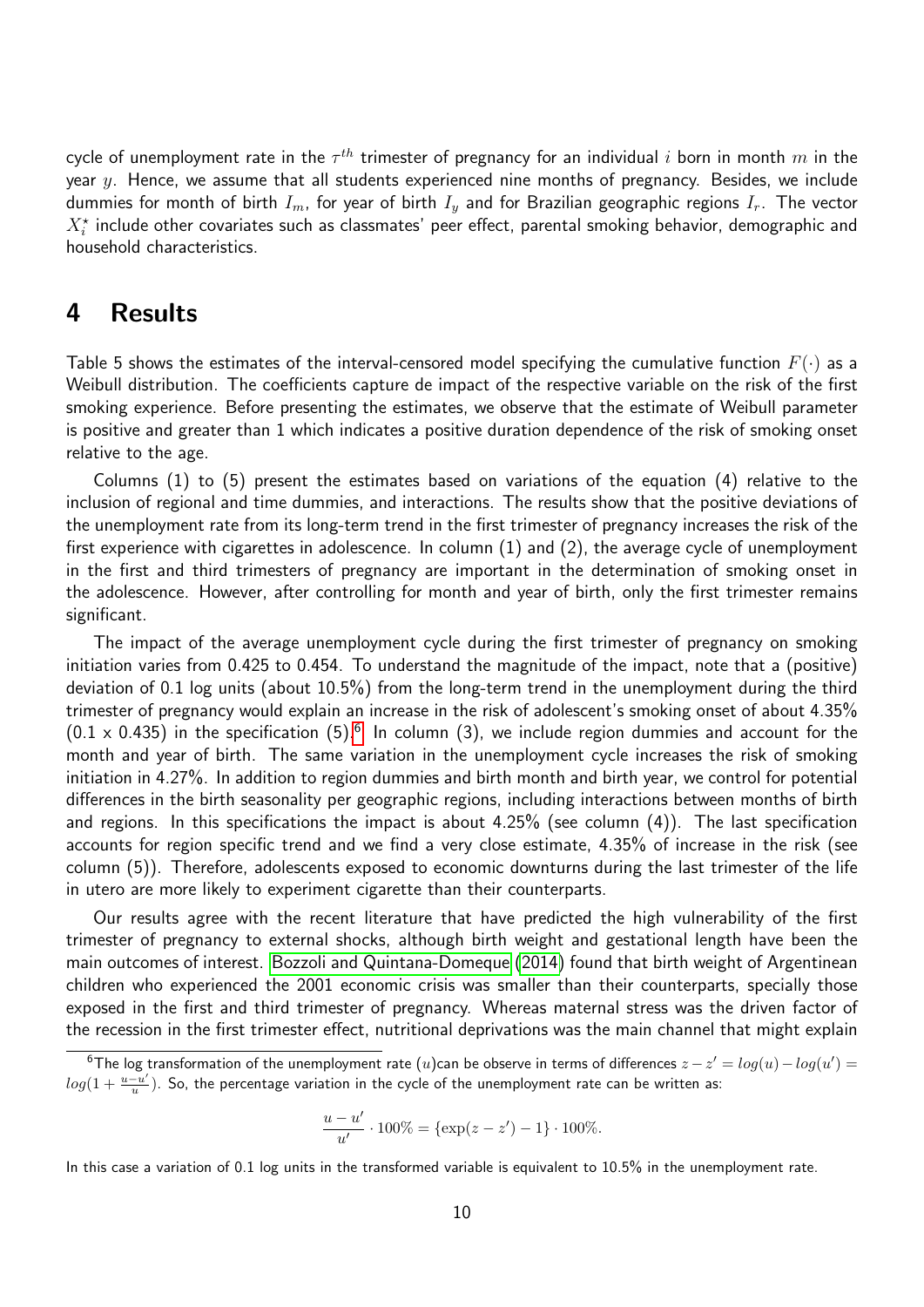|                                           |                        |                        | Specifications         |                        |                        |
|-------------------------------------------|------------------------|------------------------|------------------------|------------------------|------------------------|
|                                           | $\left( 1\right)$      | $\overline{(2)}$       | (3)                    | $\overline{(4)}$       | (5)                    |
| <b>Economic Fluctuations</b>              |                        |                        |                        |                        |                        |
| Unemp. Cycle - $3^{rd}$ Trim.             | $0.439***$             | $0.454***$             | $-0.276$               | $-0.277$               | $-0.230$               |
|                                           | (0.083)                | (0.084)                | (0.182)                | (0.183)                | (0.182)                |
| Unemp. Cycle - $2^{nd}$ Trim.             | $-0.064$               | $-0.070$               | $-0.381$               | $-0.382$               | $-0.384$               |
|                                           | (0.102)                | (0.102)                | (0.286)                | (0.286)                | (0.286)                |
| Unemp. Cycle - $1^{st}$ Trim.             | $0.433***$             | $0.454***$             | $0.427**$              | $0.425**$              | $0.435**$              |
|                                           | (0.093)                | (0.093)                | (0.173)                | (0.173)                | (0.173)                |
| Parental Smoking Behavior and Peer Effect |                        |                        |                        |                        |                        |
| $= 1$ if smoking father                   | $0.377***$             | $0.370***$             | $0.368***$             | $0.368***$             | $0.368***$             |
|                                           | (0.019)                | (0.019)                | (0.019)                | (0.019)                | (0.019)                |
| $= 1$ if smoking mother                   | $0.389***$             | $0.378***$             | $0.374***$             | $0.374***$             | $0.374***$             |
|                                           | (0.022)                | (0.022)                | (0.022)                | (0.022)                | (0.022)                |
| $= 1$ if smoking parents                  | $0.539***$             | $0.518***$             | $0.514***$             | $0.514***$             | $0.517***$             |
|                                           | (0.028)<br>$-0.708***$ | (0.028)<br>$-0.705***$ | (0.028)<br>$-0.707***$ | (0.028)<br>$-0.707***$ | (0.028)<br>$-0.707***$ |
| $= 1$ if strong parental reaction         |                        | (0.025)                |                        | (0.025)                | (0.025)                |
| Classmate's peer effect                   | (0.025)<br>$0.040***$  | $0.039***$             | (0.025)<br>$0.039***$  | $0.039***$             | $0.039***$             |
|                                           | (0.001)                | (0.001)                | (0.001)                | (0.001)                | (0.001)                |
| <b>Other Controls</b>                     |                        |                        |                        |                        |                        |
| $= 1$ if public school                    | $-0.074***$            | $-0.088$ ***           | $-0.095***$            | $-0.095***$            | $-0.098$ ***           |
|                                           | (0.017)                | (0.018)                | (0.018)                | (0.018)                | (0.018)                |
| $= 1$ if girl                             | $-0.077***$            | $-0.074***$            | $-0.067***$            | $-0.067***$            | $-0.068***$            |
|                                           | (0.015)                | (0.015)                | (0.015)                | (0.015)                | (0.015)                |
| $= 1$ if white                            | $-0.066***$            | $-0.098***$            | $-0.096***$            | $-0.096***$            | $-0.096***$            |
|                                           | (0.016)                | (0.017)                | (0.017)                | (0.017)                | (0.017)                |
| $= 1$ if black                            | 0.006                  | $-0.005$               | $-0.006$               | $-0.006$               | $-0.007$               |
|                                           | (0.022)                | (0.022)                | (0.022)                | (0.022)                | (0.022)                |
| $= 1$ if asiatic                          | $-0.015$               | $-0.021$               | $-0.022$               | $-0.022$               | $-0.022$               |
|                                           | (0.037)                | (0.037)                | (0.036)                | (0.036)                | (0.036)                |
| $= 1$ if native                           | $0.079**$              | $0.072*$               | $0.069*$               | $0.069*$               | $0.070*$               |
|                                           | (0.039)                | (0.039)                | (0.039)                | (0.039)                | (0.039)                |
| $= 1$ if low-educated mother              | $-0.043**$             | $-0.049***$            | $-0.051***$            | $-0.051***$            | $-0.051***$            |
|                                           | (0.018)                | (0.018)                | (0.018)                | (0.018)                | (0.018)                |
| $= 1$ if low-educated father              | $0.045**$              | $0.044**$              | $0.042**$              | $0.042**$              | $0.043**$              |
|                                           | (0.018)                | (0.018)                | (0.018)                | (0.018)                | (0.018)                |
| $= 1$ if missing mother's education       | $-0.078***$            | $-0.085***$            | $-0.087***$            | $-0.087***$            | $-0.086***$            |
|                                           | (0.023)                | (0.023)                | (0.023)                | (0.023)                | (0.023)                |
| $= 1$ if missing father's education       | 0.013                  | 0.011                  | 0.008                  | 0.008                  | 0.009                  |
|                                           | (0.021)                | (0.021)                | (0.021)                | (0.021)                | (0.021)                |
| $= 1$ if living with mother               | $-0.110***$            | $-0.119***$            | $-0.127***$            | $-0.127***$            | $-0.127***$            |
|                                           | (0.028)                | (0.028)                | (0.028)                | (0.028)                | (0.028)                |
| $= 1$ if living with father               | $-0.063$               | $-0.068*$              | $-0.079**$             | $-0.080**$             | $-0.080**$             |
|                                           | (0.039)                | (0.039)                | (0.039)                | (0.039)                | (0.039)                |
| $= 1$ if living with parents              | $-0.219***$            | $-0.214***$            | $-0.199***$            | $-0.199***$            | $-0.198***$            |
|                                           | (0.042)                | (0.042)                | (0.042)                | (0.042)                | (0.042)                |
| Base line parameter                       | 1.910                  | 1.911                  | 1.910                  | 1.910                  | 1.910                  |
|                                           | (0.009)                | (0.009)                | (0.009)                | (0.009)                | (0.009)                |
| Dummies for Region and Time               |                        |                        |                        |                        |                        |
| Region                                    |                        | X                      | X                      | X                      | Х                      |
| Trend                                     |                        |                        |                        |                        | X                      |
| Birth Month                               |                        |                        | X                      | х                      | X                      |
| <b>Birth Year</b>                         |                        |                        | X                      | Χ                      | X                      |
| Region x Trend                            |                        |                        |                        |                        | Χ                      |
| Region x Birth Month                      |                        |                        |                        | X                      |                        |
| Log-Likelihood                            | -75640.445             | -75601.462             | -75535.957             | $-75535.771$           | $-75525.804$           |
| Wald test                                 | 6849.377               | 7011.930               | 7026.054               | 7038.786               | 7334.871               |
| # Clusters                                | 4,091                  | 4,091                  | 4,091                  | 4,091                  | 4,091                  |
| Observations                              | 101,224                | 101,224                | 101,224                | 101,224                | 101,224                |
|                                           |                        |                        |                        |                        |                        |

Table 5: Results from the Interval Censored Survival Model - Weibull

Note: All specifications include a constant term, and the following controls: student's age, 6 dummy variables for household assets (telephone, cellphone, computer, internet, car, and motorcycle), a variable for the size of the home (# bathrooms) and a dummy variable for the presence of a servant in the home. Robust standard errors clustered at classroom level. Significance levels: \*\*\* 1%; \*\* 5% and \* 1%.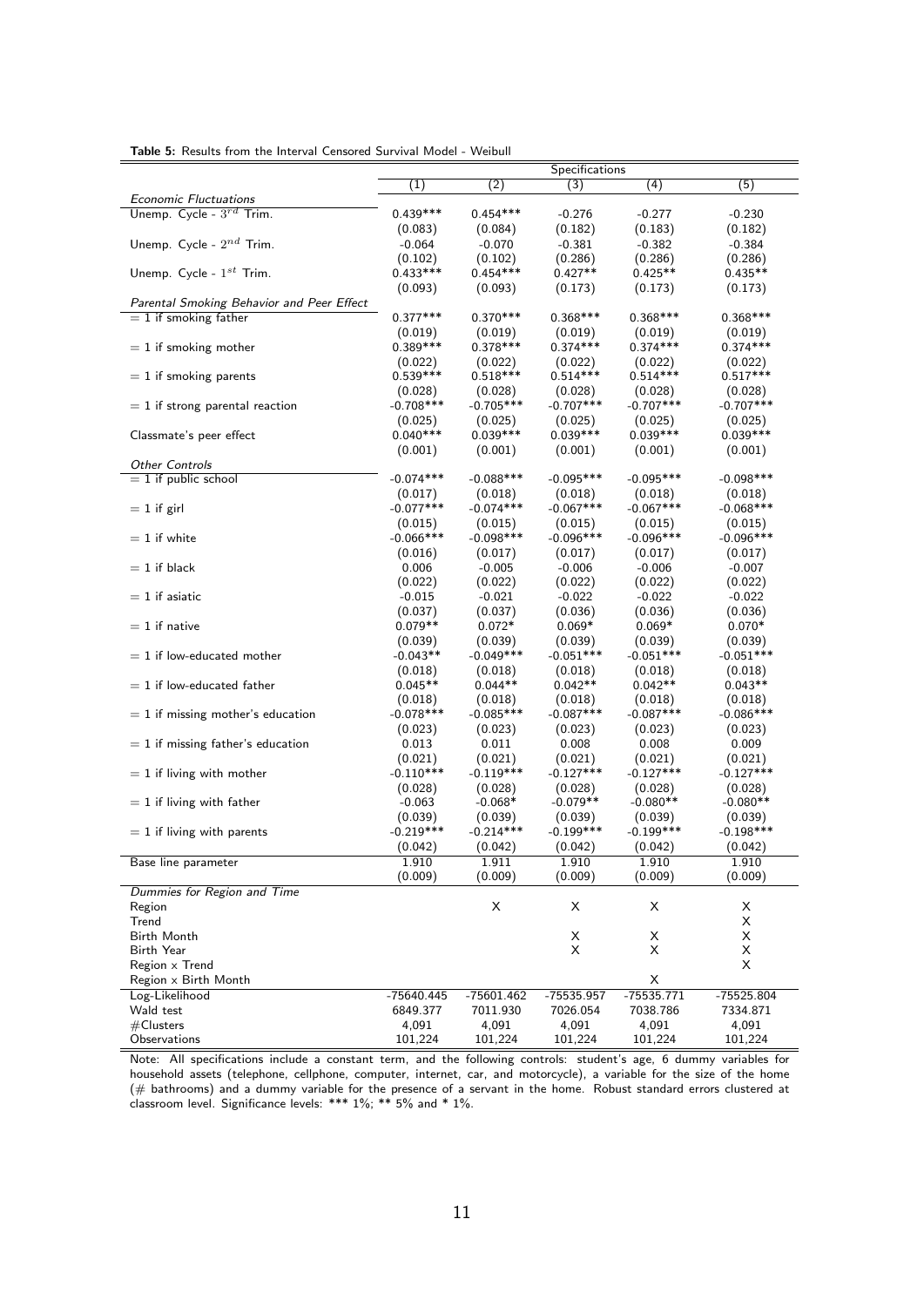<span id="page-11-0"></span>the impact of economic fluctuations in the third trimester. [Torche](#page-18-2) [\(2011\)](#page-18-2) shows that children exposed to the 2005 Tarapaca Earthquake in Chile had also low birth weight, especially those exposed in the first trimester of pregnancy. The author argues that the production of Placental Corticotrophin-releasing Hormone - CRH, which is a glucocorticoid, in response to the maternal stress was the biological factor that explains low birth weight of children exposed to the natural disaster in Chile. [Camacho](#page-15-6) [\(2008\)](#page-15-6) finds that the intensity of random landmine explosions during a woman's first trimester of pregnancy has a significant negative impact on child birth weight. [Mansour and Rees](#page-17-12) [\(2012\)](#page-17-12) show that intrauterine exposure in the first trimester of pregnancy to armed conflict of al-Aqsa Intifada reduces birth weight.

Notice that our results in Table 5 includes covariates that capture parental smoking behavior. The risk of an adolescent start smoking increases about 37% if father is a smoker. A similar effect is found if mother is a smoker, but the risk of smoking onset increases 51.4% if both parents are smokers. Moreover, the risk of smoking onset among adolescents decreases if they believe that their parents will strongly react to their smoking habit. We also find evidence of positive influence of peers. In this case, increasing the proportion of classmates who have experienced cigarettes in 1% raises the risk of individual's smoking initiation in 3.9%.

Students from public schools are less risky to start smoking than students from private schools. In column (5), the effect of studying in a public school is a reduction of 9.8% in the risk of smoking onset. Besides, the risk of smoking initiation during adolescence is 6.8% smaller for girls in comparison to boys, and 9.6% smaller for white students in comparison to brown (pardos) students. Natives exhibit a risk 7% greater than brown students, but the estimate is significant only at 10%.

Living with parents is also an important factor that inhibit the smoking initiation of adolescents. The risk decreases 12.7% if the adolescent lives with the mother, and 8% if he/she lives with the father. However, if the adolescents live with both parents, the risk drops even more, 19.8%.

Parental education seems to have different impacts over smoking initiation of the offspring. Whereas low-educated mother (illiterate or incomplete primary education) contributes to reduce the risk of the smoking onset, low-educated father contributes positively to smoking initiation (illiterate or incomplete primary education). However, we should be cautious in interpreting these estimated coefficients, once the missing information about parental education is substantial as shown in Table 3. Variables relative to durable goods and household characteristics that may capture wealth are included in the model (see footnote of Table 5), and the estimates can be accessed under request.

#### 4.1 Different Baseline Functions

We also check whether the effect of unemployment fluctuations in the first trimester of pregnancy is significant for different specifications of the baseline function. We estimate a model including all covariates and region fixed effect, region specific time trend, dummy variables for month and year of birth. The first column brings the results of the unemployment cycles corresponding to the column (5) in Table 5.

Although knowing which model better fits the data is important to any survival analysis, what matters for us in Table 6 is to see whether the impact of economic fluctuations in the first trimester of pregnancy still significantly affects the risk of smoking onset. As we can see on Table 6, the effect remains robust for the exposure to the first trimester of pregnancy, but no effect is found for exposure in the second and third trimester. The estimate varies from 0.432 to 0.564 which means that 0.1 log deviation of the unemployment rate from its long-term trend in the first trimester of pregnancy increases the risk of smoking initiation from 4.3% to 5.6%.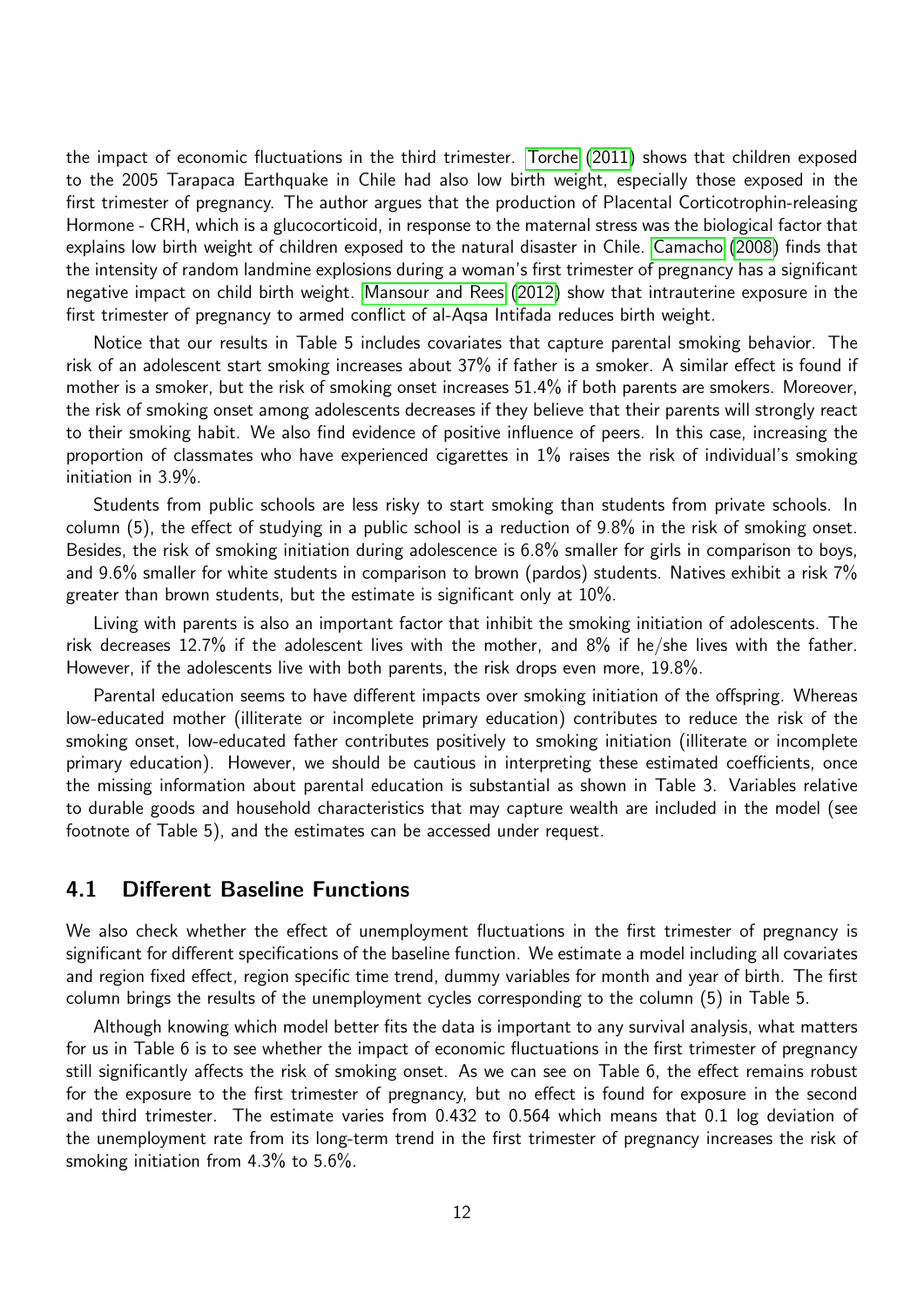<span id="page-12-2"></span>Table 6: Results from Different Baseline Specifications

|                               | Weibull      | Exponential | Log-logistic | Gompertz     |
|-------------------------------|--------------|-------------|--------------|--------------|
| Unemp. Cycle - $3^{rd}$ Trim. | $-0.230$     | $-0.091$    | $-0.301$     | $-0.179$     |
|                               | (0.182)      | (0.159)     | (0.212)      | (0.184)      |
| Unemp. Cycle - $2^{nd}$ Trim. | $-0.384$     | $-0.270$    | $-0.505$     | $-0.340$     |
|                               | (0.286)      | (0.246)     | (0.333)      | (0.290)      |
| Unemp. Cycle - $1^{st}$ Trim. | $0.435**$    | $0.564***$  | $0.432**$    | $0.541***$   |
|                               | (0.173)      | (0.150)     | (0.205)      | (0.175)      |
| Log-Likelihood                | $-75525.804$ | -94874.038  | -75846.046   | $-75192.415$ |
| Wald test                     | 7334.871     | 8110.009    | 7056.867     | 9421.119     |
| Observations                  | 101.224      | 101,224     | 101,224      | 101,224      |

The estimated model corresponds to the specification (5) in the Table 5 which includes covariates and region fixed effects, region specific trends, and dummy variables for month and year of birth. Robust standard errors clustered at classroom level. Significance levels: \*\*\* 1%; \*\* 5% and \* 1%.

### 4.2 Selection on Observables

However, our results seem to be accompanied by selection on observable characteristics. Table 7 reports OLS results for the effect of the cycle of unemployment rate during 9 months of pregnancy on some characteristics reported by students. The model includes region fixed effects, and dummy variables for month and year of birth, in addition to adolescent's gender and age. The objective is to observe the existence of changes in the composition of cohorts due to economic fluctuations.

In Table 7, gender is not sensitive to the economic fluctuations during pregnancy. On the other hand, the proportion of white adolescents is positively correlated to an increase in unemployment rate during pregnancy. White individuals is often associated to better socioeconomic status in Brazil.[7](#page-12-0)

| Table 7: Selection on Observables |             |         |       |        |         |  |  |  |
|-----------------------------------|-------------|---------|-------|--------|---------|--|--|--|
| Dependent Variable                | Coefficient | SE      | $R^2$ | F-test | N       |  |  |  |
| $= 1$ if Girls                    | 0.055       | (0.045) | 44.8  | 0.014  | 101.224 |  |  |  |
| $= 1$ if White                    | $0.084**$   | (0.042) | 116.9 | 0.075  | 101.224 |  |  |  |
| $= 1$ if Non-smoking parents      | $0.074*$    | (0.041) | 41.8  | 0.015  | 101,224 |  |  |  |
| $= 1$ if Public school            | $-0.247***$ | (0.041) | 35.0  | 0.065  | 101,224 |  |  |  |
| $= 1$ if Low-educated mother      | $-0.086**$  | (0.042) | 113.3 | 0.048  | 101,224 |  |  |  |
| $= 1$ if Low-educated father      | $-0.170***$ | (0.042) | 72.5  | 0.037  | 101,224 |  |  |  |
| Wealth index                      | $0.569***$  | (0.151) | 91.0  | 0.084  | 101,224 |  |  |  |

All estimated models include region fixed effects, dummy variables for month and year of birth. Robust standard errors clustered at classroom level. Significance levels: \*\*\* 1%;

 $** 5\%$  and  $* 1\%$ 

We also observe that positive cycles of unemployment rate during pregnancy is correlated with high proportion of non-smoking parents. However, the estimate is significant only at 10%. Besides, we observe that the cycle unemployment rate is associated to less students from public schools, less low-educated mother and low-educated father, and positively correlated with the wealth index.<sup>[8](#page-12-1)</sup>

These results suggests the presence of selection that may have its origins in the fertility decision. Fertility decision depends on whether individuals perceive changes in the unemployment rate as permanent or transitory. In this case, quantity-quality decision is adjusted by women during recession periods. The permanent changes in wages leads to a substitution and income effect on fertility, but transitory changes in labor market will only affect the timing of fertility. The imperfections of the credit markets lead low-skilled

<span id="page-12-0"></span><sup>&</sup>lt;sup>7</sup>In Brazil, white individuals have better nutrition during childhood [\(Reis 2012\)](#page-18-8), better school performance [\(Flores and](#page-16-8) [da Silva Scorzafave 2014\)](#page-16-8), better access to college [\(Francis and Tannuri-Pianto 2012\)](#page-16-9), and better wages [\(Garcia et al. 2009\)](#page-16-10) than non-white individuals.

<span id="page-12-1"></span> $8$ The wealth index is generated using principal components approach. We include possession of cellphone, computer, internet, car, motorcycle, the number of bathrooms in the house, and the presence of servants.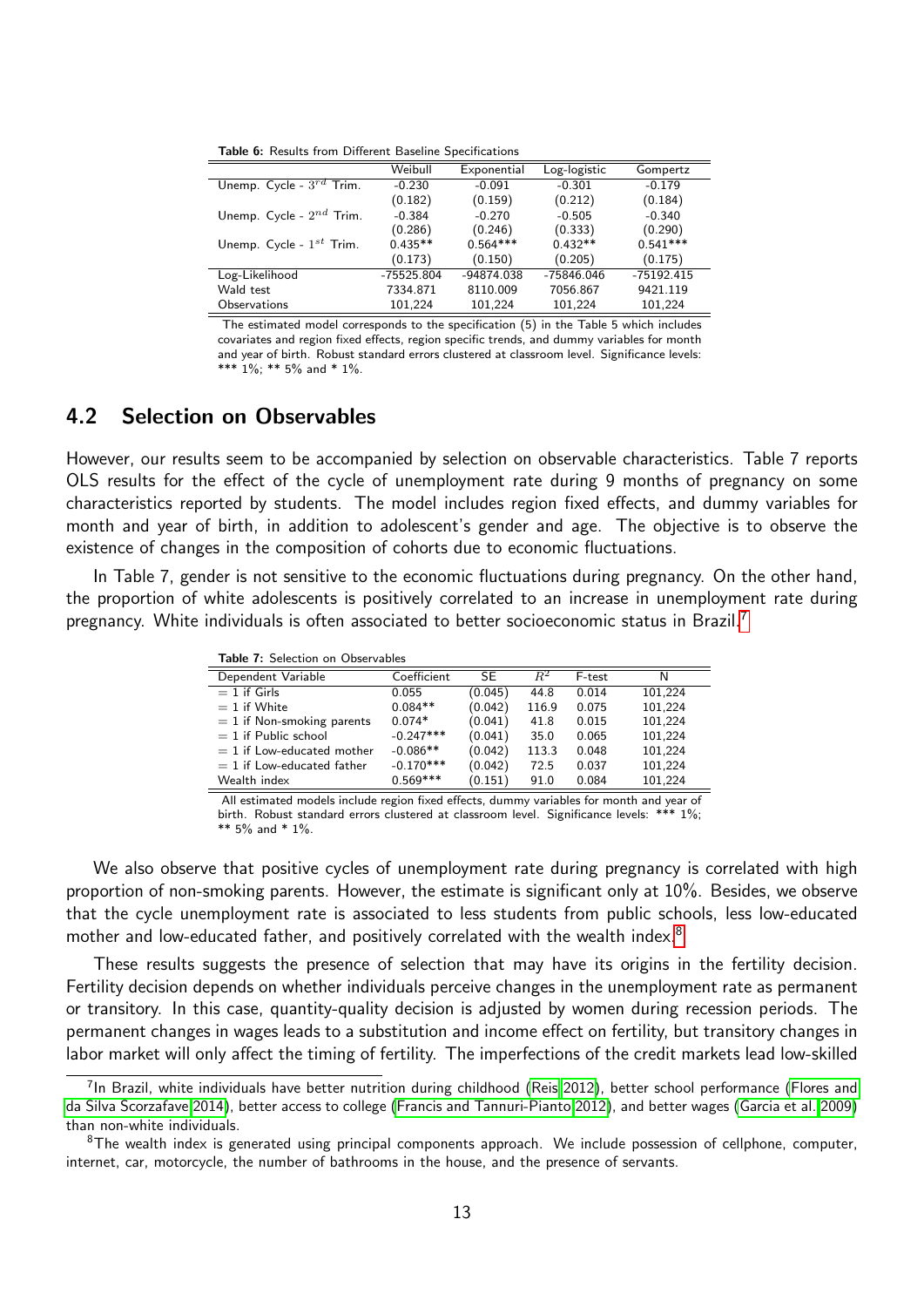<span id="page-13-0"></span>women to increase fertility if she is not credit constrained during recessions, or postpone fertility if she is [\(Becker 1965;](#page-15-14) [Dehejia and Lleras-Muney 2004\)](#page-16-6).

The results in Table 7 seem to associate positively high socio-economic status (high-SES) adolescents with high rates of unemployment rate during pregnancy period. Hence, we are tempted to think that low-SES mothers chose to postpone fertility in times of high unemployment rate.

### 4.3 Differences due to Socioeconomic Status

In this subsection we verify the existence of heterogeneous effect of unemployment fluctuations on the risk of smoking onset relative to adolescent's socioeconomic status. We assume that adolescents are low-SES if the wealth index (as presented in Table 7) is equal to the median value or smaller.

We also use mother's eduction as alternative measure to socioeconomic status. Indeed, we derive two measures of mothers education. One measure is the same variable used in Table 7 in which low-educated mother consider illiteracy and incomplete primary level (Education 1). The second measure consider missing information in addition to illiteracy and incomplete primary level (Education 2).

Table 8 shows that the impact of unemployment fluctuations on the risk of smoking onset is driven by high-SES adolescents. Based on the wealth index, a deviation of 0.1 log units of the unemployment rate from its long-term trend increases the risk of smoking onset of about 8% among high-SES adolescents. The same variation rises the risk of smoking onset in 7.7% for high-SES adolescents based on mother's education (Education 1), and 6.9% based on the second measure of mother's education (Education 2).

|                               | Wealth     |            | Education 1 |            | Education 2 |            |  |
|-------------------------------|------------|------------|-------------|------------|-------------|------------|--|
|                               | Low-SES    | High-SES   | Low-SES     | High-SES   | Low-SES     | High-SES   |  |
| Unemp. Cycle - $3^{rd}$ Trim. | $-0.203$   | $-0.351$   | $-0.010$    | $-0.379$   | $-0.082$    | $-0.428$   |  |
|                               | (0.236)    | (0.287)    | (0.292)     | (0.237)    | (0.244)     | (0.277)    |  |
| Unemp. Cycle - $2^{nd}$ Trim. | $-0.199$   | $-0.609$   | $-0.261$    | $-0.444$   | $-0.346$    | $-0.351$   |  |
|                               | (0.361)    | (0.470)    | (0.445)     | (0.372)    | (0.383)     | (0.432)    |  |
| Unemp. Cycle - $1^{st}$ Trim. | 0.144      | $0.813***$ | $-0.144$    | $0.774***$ | 0.145       | $0.686***$ |  |
|                               | (0.226)    | (0.269)    | (0.272)     | (0.224)    | (0.234)     | (0.250)    |  |
| Log-Likelihood                | $-40621.8$ | $-34773.6$ | $-25175.4$  | $-50248.8$ | $-37388.8$  | $-38015.6$ |  |
| Wald test                     | 4505.4     | 3415.2     | 3239.6      | 4685.7     | 4350.7      | 3733.4     |  |
| Observations                  | 51,462     | 49,762     | 30,333      | 70,891     | 47,074      | 54,150     |  |

Table 8: Differences due to Socio-economic Status

All estimated models include region fixed effects, dummy variables for month and year of birth. Robust standard errors clustered at classroom level. Significance levels: \*\*\* 1%; \*\* 5% and \* 1%.

We argue that such effects are mainly driven by maternal stress caused by economic contractions during pregnancy. Some economic studies have claimed that health improves during economic downturns, arguing that people change their health behaviors [\(Ruhm 2000;](#page-18-9)[Ruhm and Black 2002;](#page-18-10)[Ruhm 2003;](#page-18-11)[Dehejia and](#page-16-6) [Lleras-Muney 2004;](#page-16-6)[Ruhm 2005\)](#page-18-12). If it is the case, pregnant women would adopt healthy attitudes during economic contraction, for instance, reducing smoking and drinking behavior. However, the 2012 PeNSE did not collect data about mother's smoking behavior during pregnancy.

On the other hand, unemployment may be associated with poor health outcomes due to mental health problems coming from job losses or reductions in income and wealth. The literature also shows that individual's health can deteriorate during bad times [\(Dee 2001;](#page-16-11)[Eliason and Storrie 2009a;](#page-16-12)[Eliason and](#page-16-13) [Storrie 2009b;](#page-16-13) [Sullivan and von Wachter 2009;](#page-18-13)[Browning and Heinesen 2012\)](#page-15-15). [Tekin et al.](#page-18-14) find that better educated individuals appear to experience more mental health problems because they face higher labor market opportunity cost. This may explain why high-SES adolescents are more sensitive to the unemployment fluctuations than low-SES adolescents.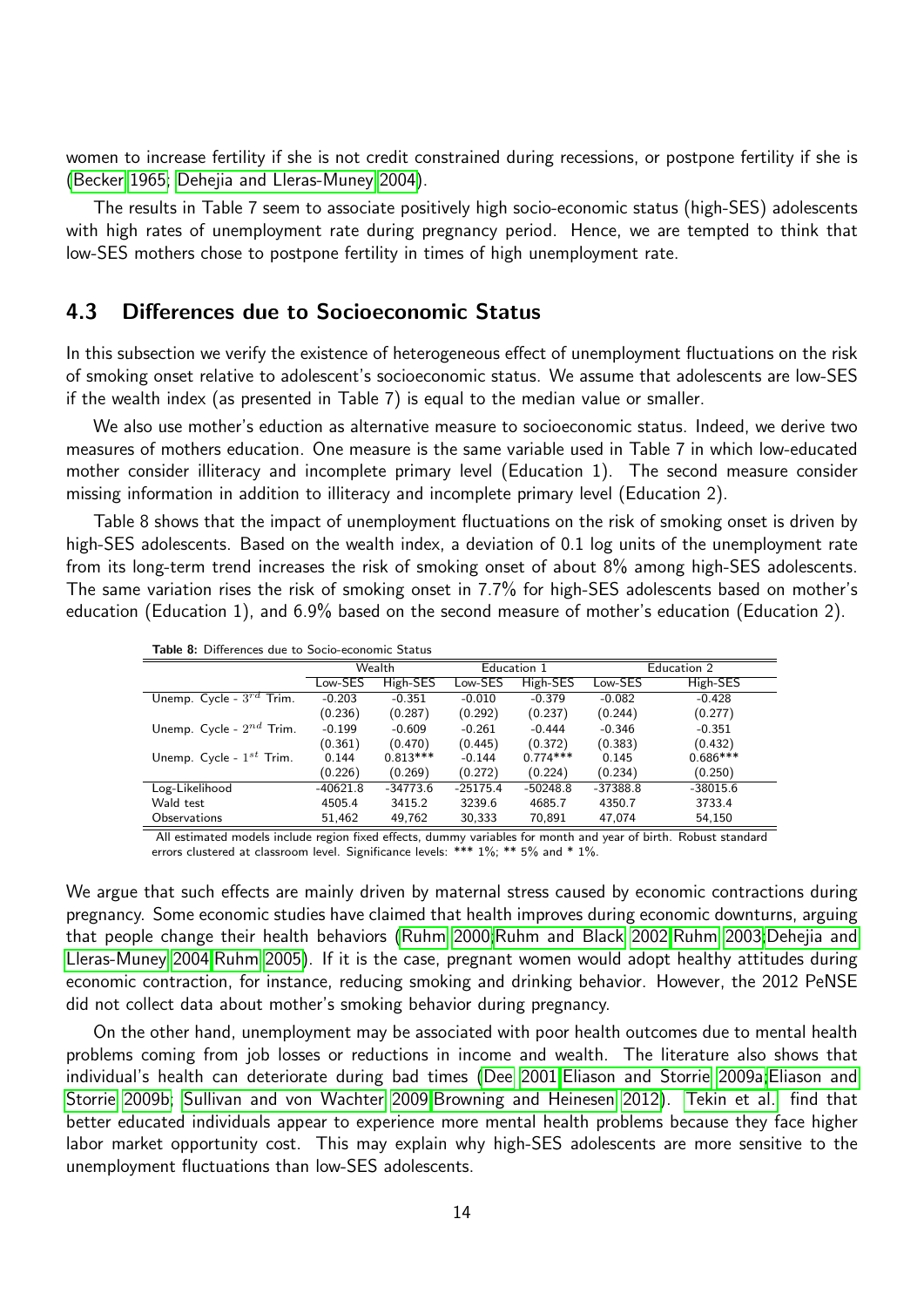# <span id="page-14-0"></span>5 Final Considerations

In this study we were interested in investigating whether smoking onset among adolescents in Brazil may be influenced by economic fluctuations during pregnancy. We use the Pesquisa Nacional de Saúde do Escolar - PeNSE (National Survey of Student's Health) carried out by the Instituto Brasileiro de Geografia e Estatística - IBGE (Brazilian Institute of Geography and Statistics) in 2012. In order to do that we link the cycle of unemployment rate to the trimesters of pregnancy based on the date of birth.

The results suggest that the smoking onset is positively associated to the economic downturns in the first trimester of pregnancy. A deviation of 0.1 log units of the unemployment rate from its long-term trend explain 4.35% of an increase in the smoking initiation of adolescents from the  $9^{th}$  grade of the primary schools. This result is robust to inclusion of several covariates such as parental and classmates' peer influences, and region fixed effects, region specific time trend, and fixed effects due to month and year of birth.

However, our results is accompanied by selection on observables, indicating that the composition of cohorts of birth changed due to economic cycles. We find that high-SES adolescents is more prevalent in period of high unemployment rates during pregnancy. This happens because low-SES mothers might postpone fertility when they face transitory shock in the economy. In this case, we check the existence of heterogeneous effects due to socio-economic status. Using a wealth index and mother's education as measures of socio-economic status, we find that high-SES adolescents were more sensible to economic shocks during pregnancy than their counterparts.

We argue that a biological mechanism mediates the effect of unemployment fluctuations on the adolescents' smoking onset. The excess of glucocorticoids, or stress hormones, during pregnancy is associated to a individual's nicotine dependence later in life [\(Stroud et al. 2014\)](#page-18-3). Besides, our results is in line of the recent literature that have found maternal stress as a biological mechanism to a variety of types of external shocks affecting the life in utero [\(Camacho 2008;](#page-15-6) [Torche 2011;](#page-18-2) [Bozzoli and Quintana-Domeque](#page-15-4) [2014\)](#page-15-4).

Our study suggests that the period in utero is very important to public policy because economic shocks may produce later-life consequences to exposed an individual. However, because of the limitations of the data source, we can not test other potential channels related (e.g mother's health behavior) to the prenatal period. Nonetheless, we contribute to the literature by suggesting that the origins of smoking onset may be linked to the environmental conditions during the prenatal period.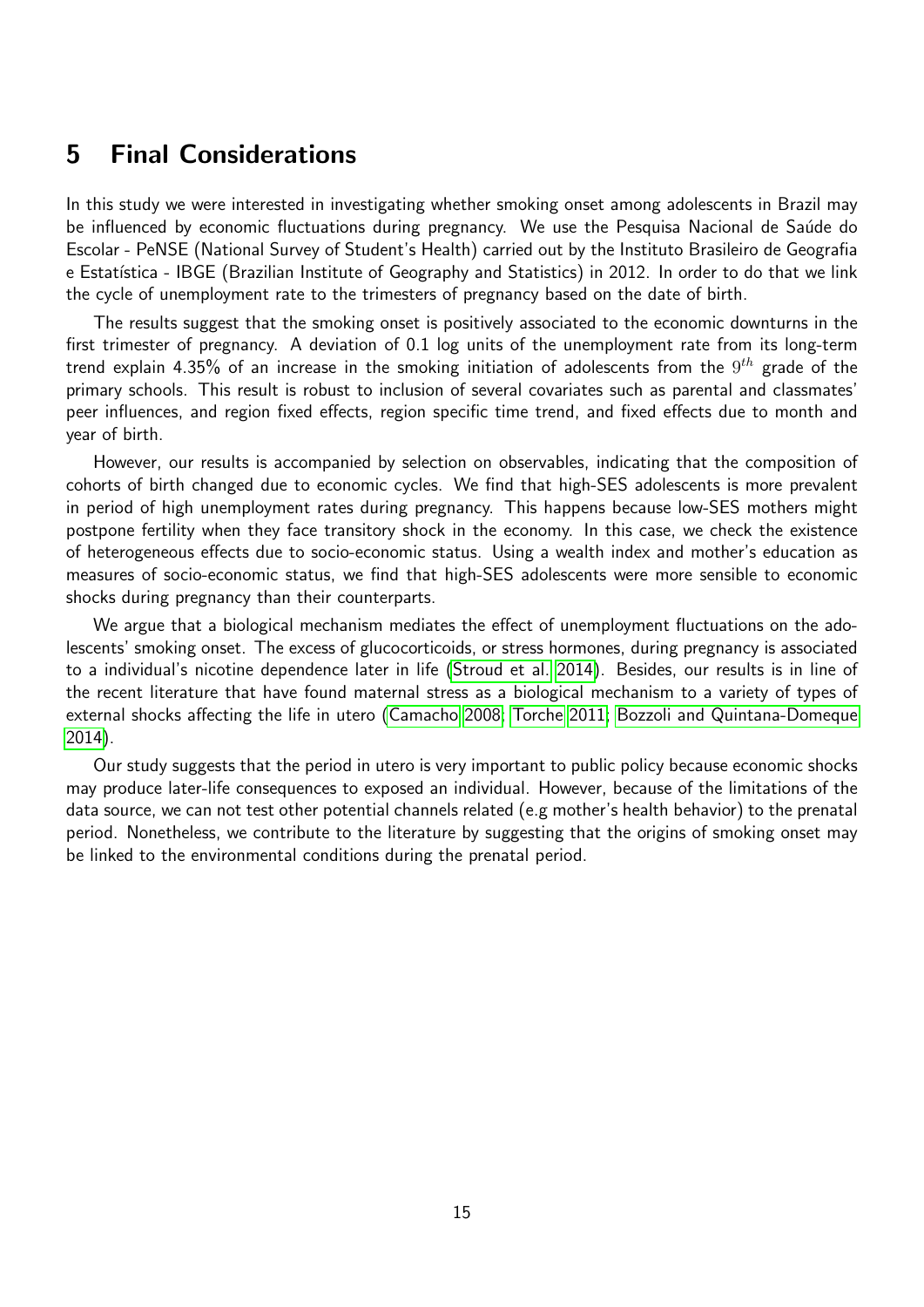# References

- <span id="page-15-13"></span>M. M. Ali and D. S. Dwyer. Estimating peer effects in adolescent smoking behavior: a longitudinal analysis. Journal of Adolescents Health, 45(4):402–408, 2009. [5](#page-4-0)
- <span id="page-15-12"></span>D. Almond. Is the 1918 influenza pandemic over? long-term effects of in utero influenza exposure in the post-1940 u.s. population. Journal of Political Economy, 114(4):672–712, 2006. [3](#page-2-0)
- <span id="page-15-7"></span>D. Almond and J. Currie. Killing me softly: The fetal origins hypothesis. Journal of Economic Perspectives, 25(3):153–72, 2011. [3](#page-2-0)
- <span id="page-15-11"></span>D. Almond and B. Mazumder. Health capital and the prenatal environment: The effect of ramadan observance during pregnancy. American Economic Journal: Applied Economics, 3:56–85, 2011. [3](#page-2-0)
- <span id="page-15-0"></span>S. Azagba, N. B. Baskerville, and L. Minaker. A comparison of adolescent smoking initiation measures on predicting future smoking behavior. Preventive Medicine Reports, 2(0):174 - 177, 2015. ISSN 2211-3355. [2](#page-1-3)
- <span id="page-15-14"></span>G. S. Becker. A theory of the allocation of time. The Economic Journal, LXXV(299):493–517, 1965. [14](#page-13-0)
- <span id="page-15-3"></span>G. S. Becker, M. Grossman, and K. M. Murphy. An empirical analysis of cigarette addiction. The American Economic Review, 84(3):pp. 396–418, 1994. ISSN 00028282. [2](#page-1-3)
- <span id="page-15-8"></span>J. R. Behrman and M. R. Rosenzweig. Returns to birthweight. The Review of Economics and Statistics, 86(2):586–601, 2004. [3](#page-2-0)
- <span id="page-15-9"></span>S. E. Black, P. J. Devereux, and K. G. Salvanes. From the cradle to the labor market? the effect of birth weight on adult outcomes. Quarterly Journal of Economics, 122(1):409–439, 2007. [3](#page-2-0)
- <span id="page-15-4"></span>C. Bozzoli and C. Quintana-Domeque. The weight of the crisis: evidence from newborns in argentina. The Review of Economics and Statistics, 96(3):550–562, 2014. [2,](#page-1-3) [8,](#page-7-0) [10,](#page-9-1) [15](#page-14-0)
- <span id="page-15-15"></span>M. Browning and E. Heinesen. Effect of job loss due to plant closure on mortality and hospitalization. Journal of Health Economics, 31(4):599 – 616, 2012. ISSN 0167-6296. [14](#page-13-0)
- <span id="page-15-6"></span>A. Camacho. Stress and birth weight: Evidence from terrorist attacks. American Economic Review, 98 (2):511–515, 2008. [3,](#page-2-0) [12,](#page-11-0) [15](#page-14-0)
- <span id="page-15-1"></span>C. Carpenter and P. J. Cook. Cigarette taxes and youth smoking: New evidence from national, state, and local youth risk behavior surveys. *Journal of Health Economics*, 27(2):287 – 299, 2008. ISSN 0167-6296. [2](#page-1-3)
- <span id="page-15-2"></span>F. Chaloupka. Rational addictive behavior and cigarette smoking. Journal of Political Economy, 99(4): 722–742, 1991. ISSN 00223808. [2](#page-1-3)
- <span id="page-15-5"></span>F. J. Chaloupka and K. E. Warner. Chapter 29 the economics of smoking. volume 1, Part B of Handbook of Health Economics, pages 1539 – 1627. Elsevier, 2000. [2](#page-1-3)
- <span id="page-15-10"></span>J. Currie and E. Moretti. Biology as destiny? short- and long-run determinants of intergenerational transmission of birth weight. Journal of Labor Economics, 25(2):231–264, 2007. [3](#page-2-0)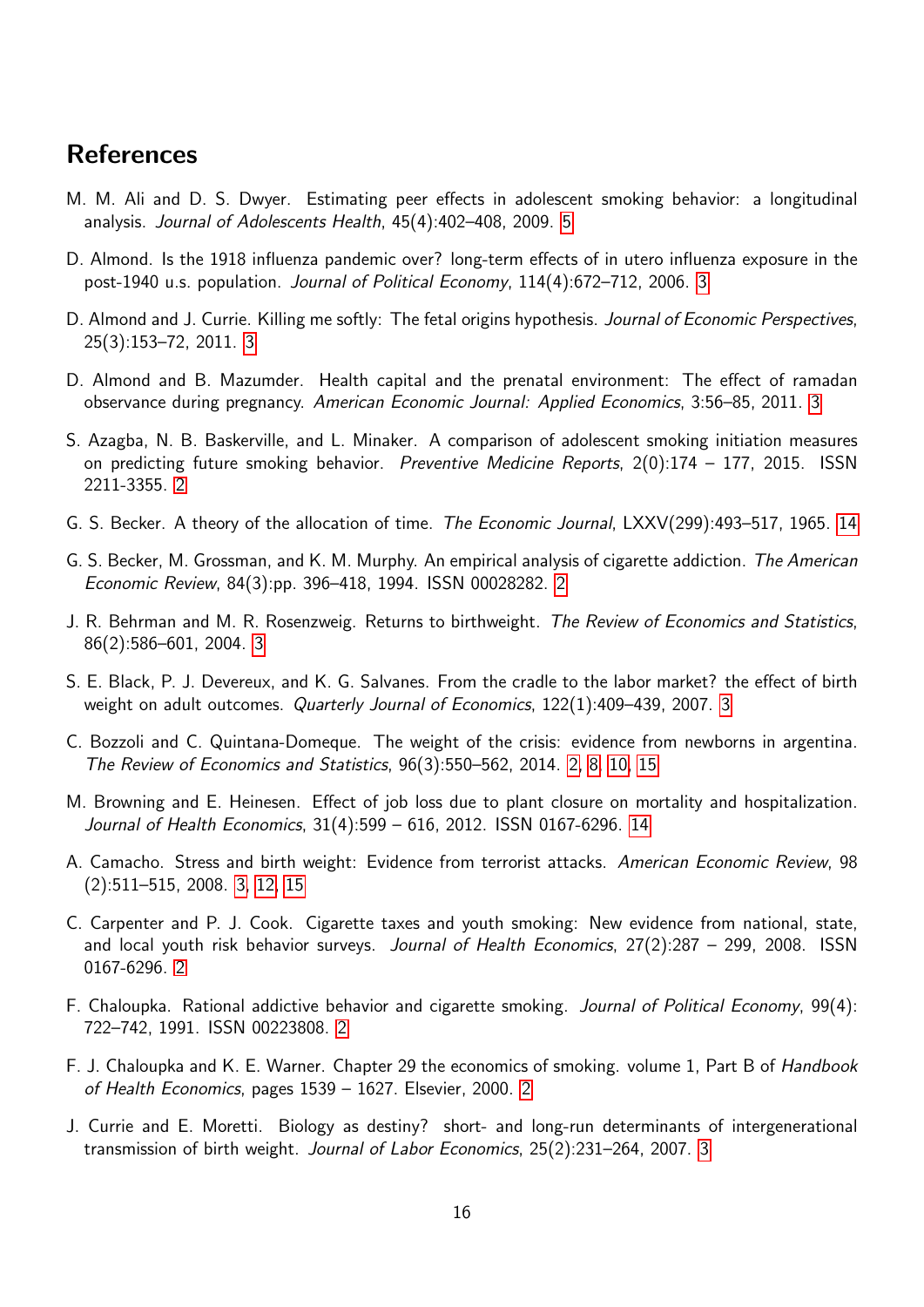- <span id="page-16-3"></span>P. DeCicca, D. Kenkel, and A. Mathios. Putting out the fires: Will higher taxes reduce the onset of youth smoking? Journal of Political Economy, 110(1):pp. 144–169, 2002. ISSN 00223808. [2](#page-1-3)
- <span id="page-16-4"></span>P. DeCicca, D. Kenkel, and A. Mathios. Cigarette taxes and the transition from youth to adult smoking: Smoking initiation, cessation, and participation. Journal of Health Economics, 27(4):904 – 917, 2008. ISSN 0167-6296. [2](#page-1-3)
- <span id="page-16-11"></span>T. S. Dee. Alcohol abuse and economic conditions: evidence from repeated cross-sections of individuallevel data. Health Economics, 10(3):257–270, 2001. [14](#page-13-0)
- <span id="page-16-6"></span>R. Dehejia and A. Lleras-Muney. Booms, busts, and babies' health. Quarterly Journal of Economics, 119: 1091–1130, 2004. [3,](#page-2-0) [14](#page-13-0)
- <span id="page-16-5"></span>N. Drydakis. The effect of unemployment on self-reported health and mental health in greece from 2008 to 2013: A longitudinal study before and during the financial crisis. Social Science & Medicine, 128(0): 43 – 51, 2015. ISSN 0277-9536. [2](#page-1-3)
- <span id="page-16-12"></span>M. Eliason and D. Storrie. Does job loss shorten life? The Journal of Human Resources, 44(2):pp. 277–302, 2009a. ISSN 0022166X. [14](#page-13-0)
- <span id="page-16-13"></span>M. Eliason and D. Storrie. Job loss is bad for your health? swedish evidence on cause-specific hospitalization following involuntary job loss. Social Science & Medicine, 68(8):1396 - 1406, 2009b. ISSN 0277-9536. [14](#page-13-0)
- <span id="page-16-2"></span>P. L. Ellickson, J. S. Tucker, and D. J. Klein. High-risk behaviors associated with early smoking: results from a 5-year follow-up. Journal of Adolescent Health, 28(6):465 – 473, 2001. ISSN 1054-139X. [2](#page-1-3)
- <span id="page-16-0"></span>S. A. Everett, C. W. Warren, D. Sharp, L. Kann, C. G. Husten, and L. S. Crossett. Initiation of cigarette smoking and subsequent smoking behavior among u.s. high school students. *Preventive Medicine*, 29 (5):327 – 333, 1999. ISSN 0091-7435. [2](#page-1-3)
- <span id="page-16-1"></span>E. Fernandez, A. Schiaffino, C. L. Vecchia, J. M. Borràs, M. Nebot, E. Saltó, R. Tresserras, L. Rajmil, J. R. Villalbj, and A. Segura. Age at starting smoking and number of cigarettes smoked in catalonia, spain. Preventive Medicine, 28(4):361 – 366, 1999. ISSN 0091-7435. [2](#page-1-3)
- <span id="page-16-8"></span>R. M. V. Flores and L. G. D. da Silva Scorzafave. Effect of racial segregation on proficiency of brazilian elementary school students.  $E_{\text{Conomi}}$ A, 15(1):20 - 29, 2014. ISSN 1517-7580. [13](#page-12-2)
- <span id="page-16-9"></span>A. M. Francis and M. Tannuri-Pianto. The redistributive equity of affirmative action: Exploring the role of race, socioeconomic status, and gender in college admissions. Economics of Education Review, 31 (1):45 – 55, 2012. ISSN 0272-7757. [13](#page-12-2)
- <span id="page-16-10"></span>L. M. Garcia, H. Nopo, and P. Salardi. Gender and racial wage gaps in brazil 1996-2006: Evidence using a matching comparisons approach. Research Department Publications 4626, Inter-American Development Bank, Research Department, May 2009. URL <http://ideas.repec.org/p/idb/wpaper/4626.html>. [13](#page-12-2)
- <span id="page-16-7"></span>S. E. Gilman, R. Rende, J. Boergers, D. B. Abrams, S. L. Buka, M. A. Clark, S. M. Colby, B. Hitsman, A. N. Kazura, L. P. Lipsitt, E. E. Lloyd-Richardson, M. L. Rogers, C. A. Stanton, and L. R. S. R. S. Niaura. Parental smoking and adolescent smoking initiation: An intergenerational perspective on tobacco control. Pediatrics, 132(2):e274–e281, 2009. [5](#page-4-0)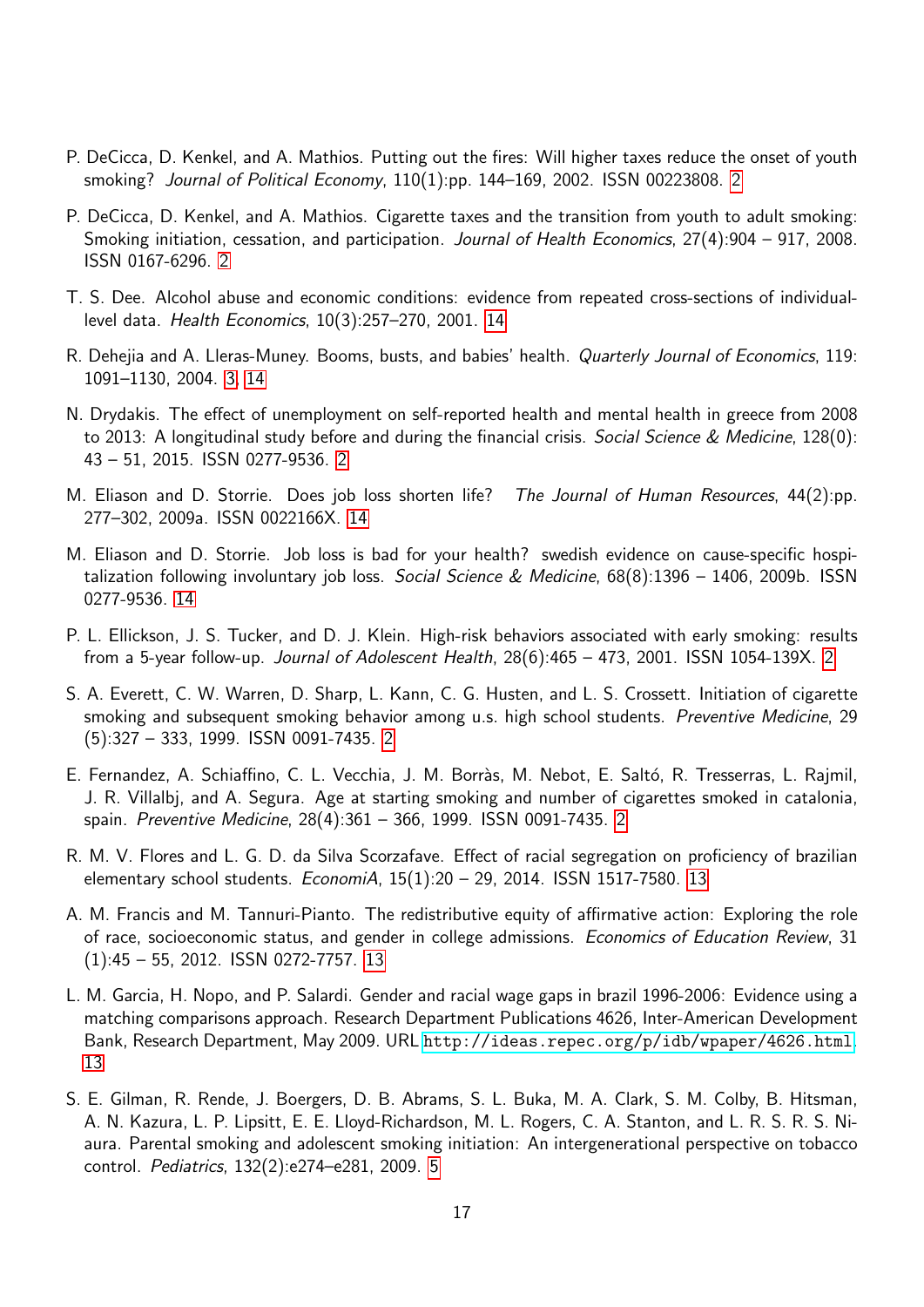- <span id="page-17-8"></span>J. J. Heckman, F. Flyer, and C. Loughlin. An assessment of causal inference in smoking initiation research and a framework for future research. Economic Inquiry,  $46(1):37 - 44$ , [2](#page-1-3)008. ISSN 1465-7295. 2
- <span id="page-17-2"></span>M.-C. Hu, M. Davies, and D. B. Kandel. Epidemiology and correlates of daily smoking and nicotine dependence among young adults in the united states. American Journal of Public Health, 96(2):299– 308, 2006. [2](#page-1-3)
- <span id="page-17-15"></span>J. Huang and J. A. Wellner. Interval censored survival data: A review of recent progress. In D. Lin and T. Fleming, editors, Proceedings of the First Seattle Symposium in Biostatistics, volume 123 of Lecture Notes in Statistics, pages 123–169. 1997. ISBN 978-0-387-94992-5. [9](#page-8-1)
- <span id="page-17-4"></span>J. H. Hwang and S.-W. Park. Age at smoking initiation and subsequent smoking among korean adolescent smokers. J Prev Med Public Health, 47(5):266–272, 2014. [2](#page-1-3)
- <span id="page-17-5"></span>S. A. Khuder, H. H. Dayal, and A. B. Mutgi. Age at smoking onset and its effect on smoking cessation. Addictive Behaviors, 24(5):673 – 677, 1999. ISSN 0306-4603. [2](#page-1-3)
- <span id="page-17-7"></span>D. R. Lillard, E. Molloy, and A. Sfekas. Smoking initiation and the iron law of demand. Journal of Health Economics, 32(1):114 – 127, 2013. ISSN 0167-6296. [2](#page-1-3)
- <span id="page-17-13"></span>M. Lindeboom, F. Portrait, and G. J. van den Berg. Long-run effects on longevity of a nutritional shock early in life: The dutch potato famine of 1846-1847. Journal Health Economics, 29:617–629, 2010. [3](#page-2-0)
- <span id="page-17-12"></span>H. Mansour and D. I. Rees. Armed conflict and birth weight: Evidence from the al-aqsa intifada. Journal of Development Economics, 99(1):190–199, 2012. [3,](#page-2-0) [12](#page-11-0)
- <span id="page-17-10"></span>J. Marcus. The effect of unemployment on the mental health of spouses? evidence from plant closures in germany. Journal of Health Economics, 32(3):546 – 558, 2013. ISSN 0167-6296. [2](#page-1-3)
- <span id="page-17-11"></span>S. Mendolia. The impact of husband's job loss on partners' mental health. Review of Economics of the Household, 12(2):277–294, 2014. ISSN 1569 - 5239. [2](#page-1-3)
- <span id="page-17-14"></span>R. E. Nelson. Testing the fetal origins hypothesis in a developing country: evidence from the 1918 influenza pandemic. Health Economics, 19(10):1181–1192, 2010. ISSN 1099-1050. [3](#page-2-0)
- <span id="page-17-6"></span>J. M. Nonnemaker and M. C. Farrelly. Smoking initiation among youth: The role of cigarette excise taxes and prices by race/ethnicity and gender. Journal of Health Economics,  $30(3):560 - 567$ , 2011. ISSN 0167-6296. [2](#page-1-3)
- <span id="page-17-9"></span>K. I. Paul and K. Moser. Unemployment impairs mental health: Meta-analyses. Journal of Vocational Behavior, 74(3):264 – 282, 2009. ISSN 0001-8791. [2](#page-1-3)
- <span id="page-17-1"></span>C. S. Pomerleau, O. F. Pomerleau, R. J. N. BS<sup>a</sup>, and J. L. Marks. Initial exposure to nicotine in college-age women smokers and never-smokers. Journal of Addictive Diseases, 18(3):13–19, 1999. [2](#page-1-3)
- <span id="page-17-0"></span>O. F. Pomerleau. Individual differences in sensitivity to nicotine: Implications for genetic research on nicotine dependence. Behavior Genetics, 25(2):161–177, 1995. ISSN 0001-8244. [2](#page-1-3)
- <span id="page-17-3"></span>D. D. Reidpath, M.-L. Ling, E. Wellington, N. Al-Sadat, and S. Yasin. The relationship between age of smoking initiation and current smoking: An analysis of school surveys in three european countries. Cancer Causes & Control, 15(3):729–733, 2013. [2](#page-1-3)